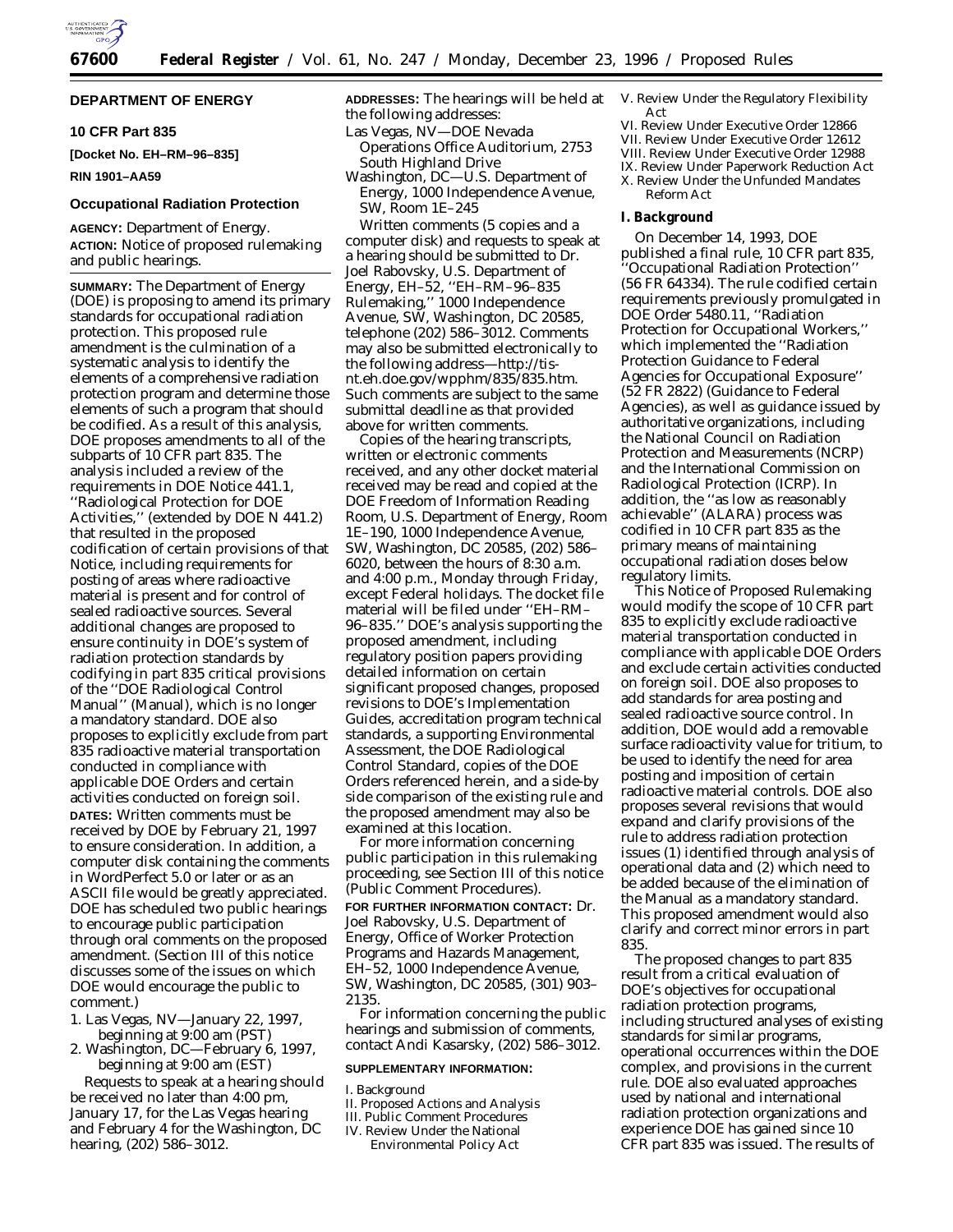this evaluation are contained in an analysis supporting the proposed changes, ''Development of the 1996 Proposed Amendment to 10 CFR Part 835, *Occupational Radiation Protection*,'' (regulatory development document, November 1996) which may be viewed in the DOE Freedom of Information Reading Room at the address provided above.

In September 1995, DOE canceled DOE Order 5480.11, ''Radiation Protection for Occupational Workers,'' DOE Order 5480.15, ''Department of Energy Laboratory Accreditation Program for Personnel Dosimetry,'' and DOE Notice 5400.13, ''Sealed Radioactive Source Accountability,'' and eliminated the Manual as a mandatory standard. These actions were taken consistent with initiatives to reduce the overall burden of prescriptive and redundant requirements imposed through DOE's system of contractually-implemented directives. DOE selected and updated certain key provisions of the canceled Orders and the Manual and published them in DOE Notice 441.1. At that time, DOE indicated its intent to evaluate the importance of these elements and, based upon that evaluation, to codify those elements considered necessary for achievement of DOE's radiation protection objectives.

In general, the proposed amendments would codify requirements currently used within the DOE complex. DOE has determined that these requirements must be codified to assure that worker health and safety programs are maintained at a level commensurate with workplace hazards. These amendments would establish nuclear safety requirements that, if violated, would provide a basis for assessment by DOE of civil penalties under the Price-Anderson Amendments Act 1 (PAAA) of 1988.

Section 309 of the Department of Energy Organization Act (Pub. L. 95– 91), Executive Order 12344, and Pub. L. 98–525 establish the responsibilities and authority of the Director, Naval Nuclear Propulsion Program, over all facilities and activities that comprise the Program, a joint Navy-DOE organization solely responsible for the military application of nuclear energy in connection with naval warship propulsion. Pursuant to the purpose and direction of these actions, the standards, regulations, and requirements prescribed by the Director continue to apply to Program facilities and activities in lieu of the regulations in this part.

The proposed rule would establish a schedule for implementation of final amendments to 10 CFR part 835 as follows. The final rule would become effective 30 days following publication in the **Federal Register**. As provided in § 835.101(h), updated radiation protection programs (RPPs) would be due to DOE within 180 days following the effective date of the final rule. Changes that do not decrease the effectiveness of the RPP could be implemented immediately. As further provided in § 835.101(j), DOE would undertake efforts to approve all RPP changes within 180 days of submittal. In § 835.101(f), DOE has proposed provisions requiring full compliance with the regulatory changes (except for radiobioassay program accreditation) within 180 days of RPP approval. Because of the breadth of the joint DOE/ DOE contractor effort needed to accomplish the proposed accreditation of radiobioassay programs, DOE proposes an implementation schedule of approximately three years for compliance with radiobioassay program accreditation requirements. Based on the expected duration of the public comment and comment resolution periods, in the proposed rule, DOE has proposed January 1, 2000 as the compliance date for the radiobioassay program accreditation requirements. DOE may change this compliance date in the final rule to reflect unforeseen changes in the rulemaking schedule or public comments addressing this proposal.

**II. Proposed Actions and Analysis**

#### *A. Exclusions from 10 CFR Part 835*

Radioactive Material Transportation

To avoid dual regulation of certain activities, DOE has excluded in § 835.1(b)(1) those activities that are regulated through a license by the U.S. Nuclear Regulatory Commission (NRC) or a State under an Agreement with the NRC, and activities certified by the NRC under section 1701 of the Atomic Energy Act. Although addressed in the preamble to the final rule (see 58 FR 65465), transportation of radioactive material conducted in compliance with applicable DOE requirements was not excluded from the scope of part 835, as originally adopted.

DOE standards for packaging and transporting radioactive material are addressed in various DOE Orders and were never intended to be covered by 10 CFR part 835. DOE Orders 460.1, ''Packaging and Transportation Safety,'' and 460.2, "Departmental Materials Transportation and Packaging Management,'' provide DOE standards

related to packaging and transportation of radioactive material. Requirements for radioactive material transported under DOE's national security mission are provided in DOE Order 5610.12, ''Packaging and Offsite Transportation of Nuclear Components and Special Assemblies Associated with the Nuclear Explosive and Weapon Safety Program,'' and DOE Order 5610.14, ''Transportation Safeguards System Program Operations.'' The requirements of these Orders are consistent with Department of Transportation (DOT) regulatory requirements and provide a more appropriate framework for ensuring transportation safety than 10 CFR part 835. Certain provisions of 10 CFR part 835 complement these transportation safety directives by ensuring that individuals are afforded an adequate level of radiation protection while preparing radioactive materials for, and receiving radioactive materials from, transportation. Consistent with its original intent, as expressed in the preamble to the final rule, DOE proposes to add an exclusion to § 835.1(b) for radioactive material transportation conducted in compliance with applicable DOE Orders.

DOE proposes to add a definition of ''radioactive material transportation'' in § 835.2(a) to clarify the distinction between the process of transporting radioactive materials, which would be excluded from 10 CFR part 835, and those activities leading to or resulting from radioactive material transportation, which are subject to 10 CFR part 835.

DOE recognizes that questions may arise with regard to when a package of radioactive material may be considered to be in transportation and subject to transportation safety requirements. Due to the wide range of affected activities and facilities, DOE does not believe that it can foresee and prescribe detailed requirements for all possible scenarios under which radioactive materials may be shipped from and received at its facilities. The initiation and termination of transportation activities are commonly documented by signature of the transport worker and shipping/ receiving facility representative on a shipping manifest or other transportation document. DOE believes that these formal changes of custody ordinarily should be used to determine when material is in transport. DOE has published suitable guidance in the Manual and expects that corresponding facility-specific requirements will be included in the RPPs developed to ensure compliance with the final rule. Many documented RPPs already reflect such facility-specific requirements.

<sup>1</sup>Price-Anderson Amendments Act, Pub. L. 100– 408, August 20, 1988.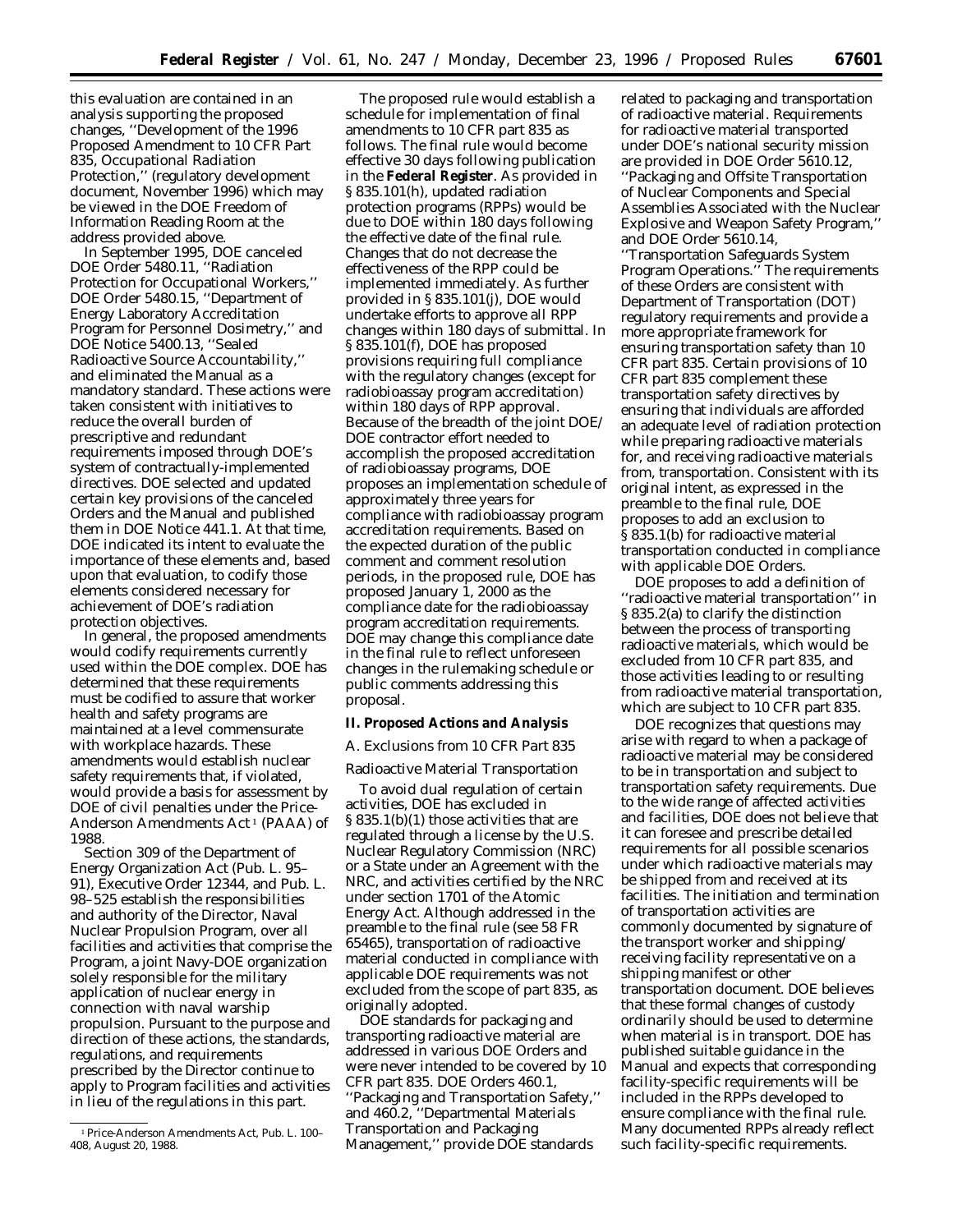DOE Activities Conducted on Foreign Soil

Questions have arisen regarding the applicability of 10 CFR part 835 to the conduct of certain DOE activities on foreign soil outside the jurisdiction of the United States government. DOE proposes to add an exclusion to § 835.1(b) to recognize the primacy of foreign governments' occupational radiation protection requirements when such requirements have been agreed to by the United States.

Nuclear Explosives and Weapons Safety Program

DOE proposes to clarify the nuclear weapons program exclusion in § 835.1(b)(3) so that it clearly applies only to the extent that compliance with 10 CFR part 835 would compromise the effectiveness of activities essential to prevention of an accidental or unauthorized detonation. This provides the necessary flexibility to ensure implementation of programs that realize the overriding goal of preventing such incidents. The appropriate application of this exclusion is highly dependent upon activity-specific conditions which turn on issues of professional judgment. DOE expects that appropriate measures to implement this exclusion would be included in the RPPs developed to ensure compliance with the rule.

Applicability of Occupational Dose Received from Excluded Activities

DOE proposes to add § 835.1(c) to clearly provide that, even though certain activities are excluded from the scope of the rule, occupational doses received as a result of excluded activities apply toward determination of compliance with the yearly occupational dose limits established in subpart C. However, radiation doses excluded by proposed § 835.1(b)(6) (i.e., radiation doses from background radiation, as a patient for the purposes of medical diagnosis or therapy, and from participation as a subject in medical research programs) are not considered occupational doses and would not be considered in determining compliance with the occupational dose limits. Radiation doses resulting from planned special exposures and authorized emergency actions, whether within DOE facilities or facilities operated under the auspices of other regulatory agencies, also would not be considered in determining compliance with the occupational dose limits. See Section II.E. of this notice, ''Limitation of Occupational Doses,'' for further discussion of this issue.

### *B. Radiological Hazard Warning and Area Entry Control*

### Area Posting Requirements

DOE proposes several changes to simplify requirements for area posting and provide additional flexibility in implementing these requirements. Section 835.601(a) would be revised to clearly indicate that posting of radiological areas is required, regardless of the activities taking place in the area. The existing requirement refers to ''working areas,'' which does not clearly establish the need for posting all accessible areas meeting the radiological area and controlled area definitions of § 835.2(a). The requirement in § 835.601(b) for DOE approval of radiological warning signs and labels would be deleted because the nature and content of the prescribed radiological warning signs and labels are adequately described in §§ 835.601, 835.603, and 835.605. DOE proposes to revise § 835.601(b) to include the requirement for the standard radiation warning trefoil (previously referred to less precisely as the ''radiation symbol'') to be included on the required postings and labels. Formats for warning signs and labels that meet the requirements of § 835.601 are described in Implementation Guide G–10 CFR 835/ G1, ''Posting and Labeling for Radiological Control.''

DOE also proposes to revise § 835.601(e) (redesignated as § 835.601(d)) to address both posting and labeling in privately-owned homes and businesses and to make the provision applicable to all of subpart G, not only § 835.601. DOE proposes to simplify the language in § 835.602(a) for clarity and to avoid conflict with the flexibility provided in § 835.602(b). In § 835.603, revisions to paragraphs (a) through (f) are proposed to eliminate redundancy with the definitions in § 835.2(a). Consistent with NRC requirements published in § 20.1902 of 10 CFR part 20, ''Standards for Protection Against Radiation,'' DOE proposes to allow use of the words ''Caution'' or ''Danger'' on postings for high radiation, high contamination, radioactive material, and airborne radioactivity areas.

For consistency with the preceding proposed changes, DOE proposes to revise the § 835.2(a) definitions of ''airborne radioactivity area,'' ''contamination area,'' and ''high contamination area'' to include accessibility provisions, consistent with the existing definitions of ''radiation area,'' ''high radiation area,'' and ''very high radiation area.''

DOE also proposes to add § 835.604 delineating specific exceptions to all of the radiological area posting requirements of § 835.603. These exceptions are proposed because DOE recognizes that compensatory measures may be implemented that would obviate the need for area posting. The radiological area posting exceptions would not apply to the radiological area entry controls established in §§ 835.501 and 835.502 or to the training requirements of § 835.901. The exceptions proposed in § 835.604 are similar to those established by the NRC in 10 CFR 20.1903.

#### Radioactive Material Area Posting

DOE Notice 441.1 (extended by DOE Notice 441.2) requires posting of areas where quantities of radioactive materials exceed specified threshold values. DOE considers this posting important, particularly to provide adequate warning to general employees who do not have the requisite training to enter these areas. DOE also notes that the NRC imposes similar requirements on its licensees in 10 CFR 20.1902. To codify these requirements, DOE proposes to define ''radioactive material area'' and include this term in the definition of ''radiological area'' in § 835.2(a), and to establish requirements for posting radioactive material areas in § 835.603(g). Posting would be required at each access point to any area accessible to individuals where containers or items of radioactive materials are present in quantities exceeding 10 times the values established in the proposed appendix E. Consistent with the requirements for other radiological areas, entry into radioactive material areas would also be subject to the entry control measures established in § 835.501 and the radiation safety training requirements of § 835.901. DOE proposes to add, in § 835.604(b), certain exceptions to the radioactive material area posting requirement.

### Contamination Area Postings

Experience in implementing the provisions of the Manual has revealed an opportunity to simplify DOE requirements for posting and control of areas with surface contamination that exceeds the values listed in appendix D to 10 CFR part 835. DOE's primary purpose in establishing requirements for radiological area postings is to provide information sufficient to elicit an appropriate protective response from affected individuals. Under the current provisions of § 835.603, no distinction is made between the required postings for areas having only fixed surface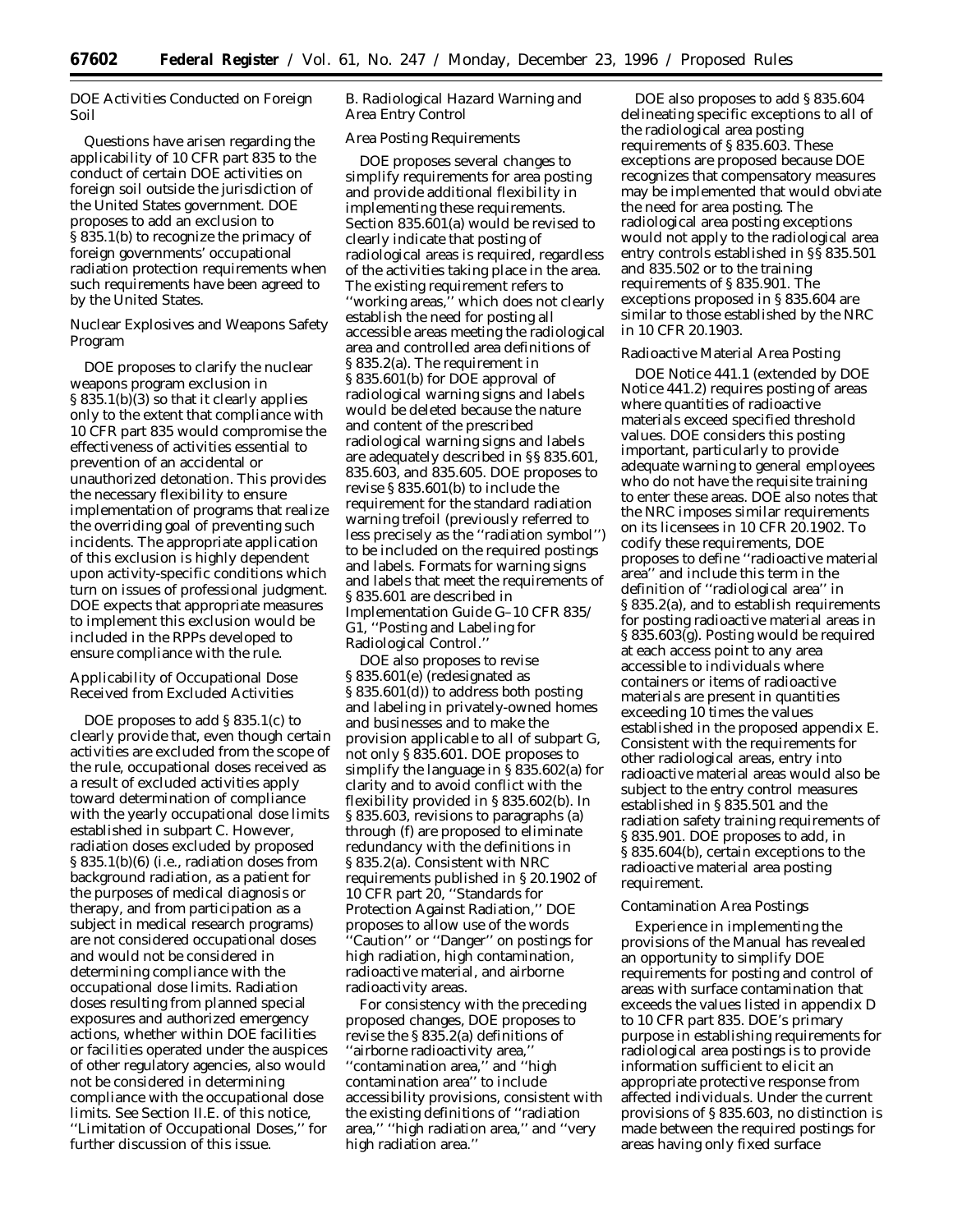contamination and those having removable surface contamination, even though the hazards and desired protective responses are quite different. DOE proposes to revise the § 835.2(a) definitions of ''contamination area'' and ''high contamination area'' to be based upon removable surface contamination levels only.

Under § 835.404(d), surfaces located outside of radiological areas bearing total (fixed plus removable) surface contamination in excess of appendix D values, but removable surface contamination less than appendix D values, would continue to be subject to distinct marking and routine survey requirements to minimize the chance of inadvertent removal or disturbance of the radioactive material. However, unless the fixed contamination creates radiation levels sufficient to warrant posting for external radiation hazards, these areas would not be considered radiological areas and would be excepted from the radiological area posting and entry control requirements.

#### Radioactive Material Labeling

General requirements for radioactive material labeling are currently provided in § 835.601(a). These requirements were supplemented by detailed provisions in the Manual. To ensure that appropriate requirements for radioactive material labeling remain in effect, DOE proposes to add § 835.605 which would impose requirements for labeling items and containers of radioactive materials, with appropriate exceptions being proposed in § 835.606. These provisions are similar to the provisions in the Manual and requirements imposed by the NRC in 10 CFR 20.1904 and 20.1905. Related to this change, DOE proposes to add § 835.1101(d) requiring the removal of labels prior to releasing materials and equipment from radiological areas in accordance with § 835.1101(a). To consolidate recordkeeping requirements, DOE proposes to move the existing requirements of § 835.1101(d) to § 835.703(c). DOE also proposes minor format and language revisions to § 835.1101 to clarify its intent.

### Surface Radioactivity Value for Tritium

When 10 CFR part 835 was published for public comment on December 9, 1991, the surface radioactivity values for tritium were not included in appendix D because DOE was in the process of determining appropriate values. An appropriate value for removable tritium surface radioactivity, consistent with the value published in the Manual, was identified during the public comment

period of the original proposed rule. Public comments suggested a value consistent with the value now being proposed, but DOE determined that this value should not be included in the final rule because public comments had not been invited on this issue. Reopening the public comment period on this issue would have delayed publication of the final rule.

DOE has determined that a value for total (fixed plus removable) tritium surface contamination is inappropriate. Fixed tritium surface contamination presents no likely occupational exposure hazard and few practical technologies are available to facilitate field measurements. Therefore, DOE is not proposing a total surface radioactivity value for tritium. The basis for this decision is explained in more detail in the Environmental Assessment published concurrent with this proposed rule. To address these issues, DOE proposes to amend appendix D to 10 CFR part 835 by adding a removable surface radioactivity value of 10,000 disintegrations per minute per 100 square centimeters and adding footnote 6 to discuss tritium that has migrated into the surface in question. The tritium surface radioactivity value is used to determine the applicability of the area posting requirements of § 835.603 and the radioactive material control requirements of § 835.1101.

#### Radiological Area Entry Control

Section 835.501 currently establishes only general requirements for administrative control of radiological work. As documented in the regulatory development document, analysis of operational occurrences throughout the DOE complex indicates that a significant portion of radiation protection-related occurrences result from inadequate work control. Therefore, DOE proposes more detailed provisions for written work authorizations in § 835.501(e). DOE expects that these provisions would be implemented through a system that imposes progressively more specific and limiting written control mechanisms as the potential radiological hazards and complexity of requisite controls increase. For instance, requirements for tours or limited work in low hazard areas may be specified in generally applicable procedures, while requirements for higher hazard work may be specified in short-term technical documents requiring pre-job briefings and worker acknowledgment of specific work controls. This approach is consistent with that previously specified in the Manual. The proposed amendment provides substantial

flexibility for implementation on a facility- and hazard-specific basis.

DOE proposes to revise § 835.502 to add measures for control of access to high radiation areas where an individual may receive a deep dose equivalent exceeding 0.1 rem (0.001 sievert) in one hour. These requirements supplement the existing requirements (proposed for redesignation as § 835.502(b)) for areas where an individual might receive a deep dose equivalent exceeding 1 rem in one hour. The proposed control measures include requirements for use of a supplemental dosimetry device and appropriate area surveys. These requirements are similar to those implemented by DOE facilities in accordance with the Manual and are consistent with the DOE ALARA process. The NRC has imposed similar requirements on its commercial reactor facility licensees. DOE proposes to revise the heading of § 835.502(b) to reflect its content. DOE also proposes to revise the text of proposed § 835.502(b) to replace the undefined term ''personnel'' with the defined term ''individual,'' and to delete the reference to the posting requirements for very high radiation areas from proposed § 835.502(c). These conditions are adequately described in the definition of ''very high radiation area'' in § 835.2(a).

### *C. Control of Sealed Radioactive Sources*

In promulgating 10 CFR part 835, DOE stated that it would codify sealed radioactive source control requirements in subsequent rulemakings. DOE Notice 5400.9, ''Sealed Radioactive Source Accountability'' (extended through DOE Notice 5400.13), established requirements for control of sealed radioactive sources. The requirements in DOE Notice 5400.9 were eventually superseded by those in DOE Notice 441.1. DOE now proposes to include certain of the requirements from DOE Notices 5400.9 and 441.1 in 10 CFR part 835.

DOE proposes to add requirements for sealed radioactive source control in §§ 835.1201 and 835.1202. For sealed radioactive sources meeting the definition of ''accountable sealed radioactive source'' proposed in § 835.2(a) and the accountability criteria proposed in appendix E, the proposed amendment would require written procedures for source control, including labeling, inventory, leak testing, and recordkeeping. Accountable sealed radioactive source inventory and leak testing would be required at least every six months, with exceptions from the source leak testing requirements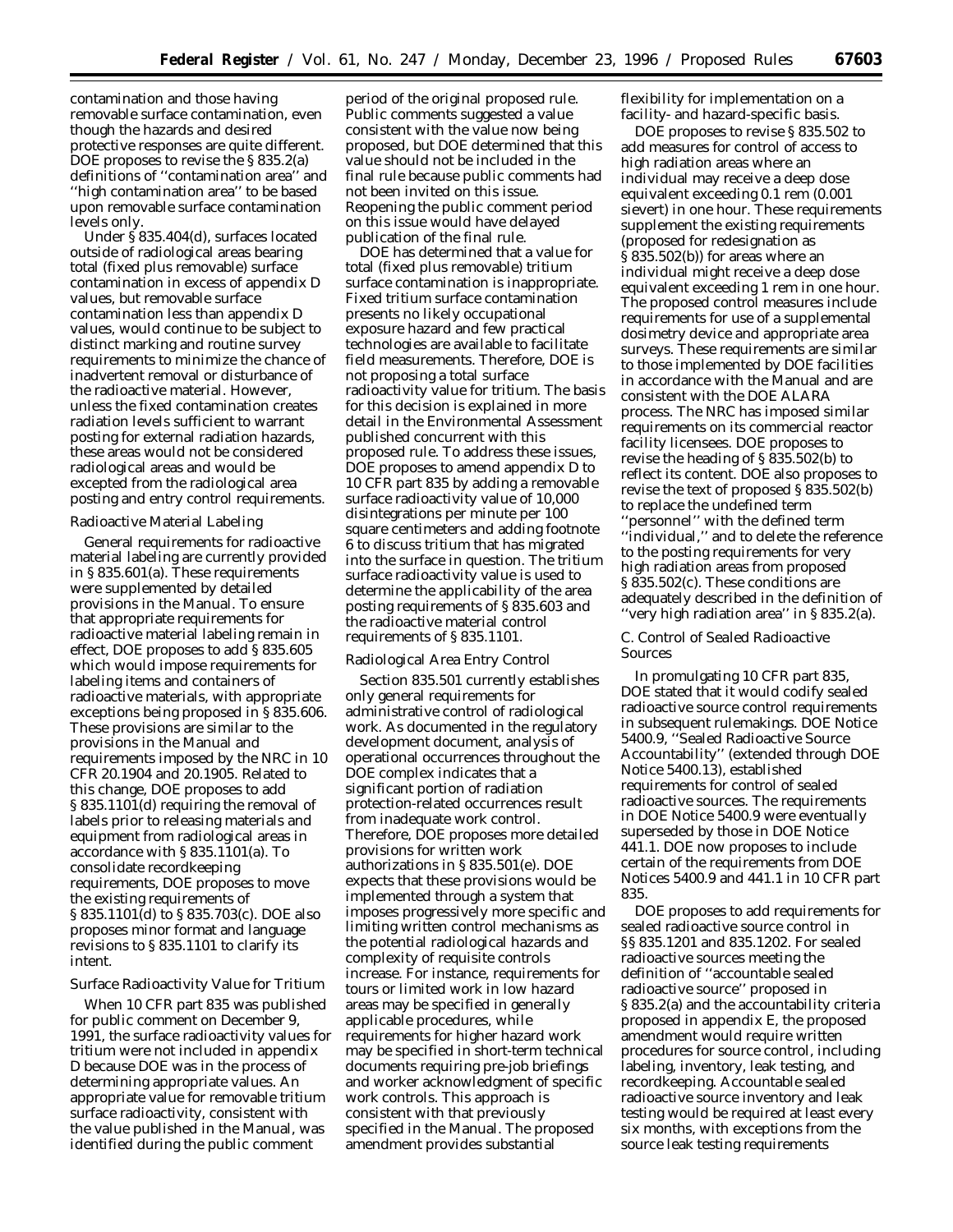established for sources that are either inaccessible or out of service.

DOE determined the proposed accountability values as follows. For each radionuclide, DOE calculated two values: (1) the activity that would result in a deep dose equivalent from external radiation of 0.01 rem (0.0001 sievert) in a year assuming an individual was irradiated continuously at a distance of 1 meter from the source; and (2) the activity that would result in a committed effective dose equivalent of 0.01 rem (0.0001 sievert) assuming that an intake of 1% of the material by an individual occurred during the incident. DOE compared the external and internal dose values and selected the more conservative value as the basis for the accountability value. The selected values were subsequently rounded to facilitate grouping in appendix E. The 0.01 rem value supports DOE requirements found in DOE Order 5400.5, ''Radiation Protection of the Public and the Environment,'' for reporting doses to members of the public in excess of that value.

DOE proposes related changes to definitions and recordkeeping requirements in §§ 835.2(a) and 835.704(f), respectively. The terms that would be added to § 835.2(a) are ''accountable sealed radioactive source,'' ''sealed radioactive source,'' and ''source leak test.''

### *D. Workplace Monitoring and Determination of Individual Doses*

Use of the Terms ''Monitor'' and ''Survey''

In reviewing the requirements of 10 CFR part 835, DOE noted that the terms ''monitor'' and ''survey'' are not consistently used. DOE is proposing changes to the definition of the term ''monitoring'' in § 835.2(a) that more clearly establish that ''monitoring'' involves measurement of radiological conditions and the subsequent use of the results of these measurements for evaluation of potential and actual doses. ''Survey,'' on the other hand, is more directly related to assessment of workplace or material radiological conditions through direct measurement, assessment, or calculation for the purposes of hazards assessment. DOE proposes changes throughout the rule to ensure consistent application of these terms.

DOE also noted that the requirements of § 835.403(b) are redundant with those established in § 835.401. Therefore, DOE proposes to delete § 835.403(b) and, consistent with this change, to change the heading of § 835.403 to reflect the content of that section. DOE also

proposes to clarify the requirements of §§ 835.401(c) and 835.703(d) by making the calibration requirements apply to both ''instruments'' and ''equipment.'' DOE believes that this clarification is consistent with current field practice with regard to equipment, such as an air sampler, that, although incorporated into or associated with instrumentation systems, does not include any instrumentation.

### Individual Monitoring and Dose Determination

In § 835.402 (b) and (d), DOE proposes to clarify the requirements for external and internal dose monitoring programs by providing that such programs must be capable of demonstrating compliance with all of the individual dose limits in subpart C. This revision is consistent with DOE's previously established requirements for records required under § 835.701(a). DOE recognizes that, in some cases, individual monitoring programs (i.e., external dosimetry and radiobioassay) may not be capable of quantifying doses at levels near the monitoring thresholds established in § 835.402. In these instances, DOE expects that a combination of individual and workplace monitoring would be used to assure compliance with these monitoring thresholds. This monitoring may include calculational or statistical methods (such as the conversion of derived air concentration (DAC)-hours to calculated doses).

Recent occurrences have revealed weaknesses in certain radiobioassay programs implemented at DOE facilities. To enhance the integrity of radiobioassay programs and prevent recurrence of these adverse events, DOE proposes to amend § 835.402(d) to require program accreditation through the recently developed DOE Laboratory Accreditation Program (DOELAP) for Radiobioassay or demonstration of equivalent performance. These proposed requirements are analogous to existing DOE requirements for accreditation of external dosimetry programs. Proposed § 835.402(e) provides that the Secretarial Officer responsible for environment, safety and health matters (currently the Assistant Secretary for Environment, Safety and Health) may authorize alternatives to the DOELAP accreditation process for programs whose performance is demonstrated to be equivalent to that of accredited programs.

DOE also proposes in §835.402(e) to require programs to conform to the most recent revisions of the DOELAP technical standards or be subject to review and approval of the Secretarial Officer responsible for environment,

safety and health matters. These provisions will ensure that, to the extent practicable, DOE radiation protection programs continue to reflect the latest advances in the sciences of external and internal dosimetry. Language will be included in the DOELAP technical standards to indicate that changes in the standards become effective only during the next scheduled accreditation cycle. This will prevent the automatic loss of accreditation status as a result of changes to the DOELAP technical standards.

DOE has also proposed to update the external dosimetry program accreditation requirements, provided in § 835.402(b), to reflect the program features for radiobioassay program accreditation discussed above. These proposed changes would not affect the compliance status of dosimetry programs currently accredited, or excepted from accreditation, under the existing DOELAP standards.

Implementing standards for DOELAP are published in a DOE Technical Standard, ''Department of Energy Laboratory Accreditation Program Administration'' (a standard number will be assigned when the standard is completed). This standard provides requirements for administration of DOE's accreditation programs and cites the technical requirements provided in DOE–STD–1095–95 (for accreditation of personnel dosimetry programs) and a separate standard (a standard number will be assigned when the standard is completed) for accreditation of radiobioassay programs. The DOELAP technical standards may be reviewed at the DOE Freedom of Information Reading Room at the address provided above.

DOE also proposes to revise § 835.402 (b) and (d) to clearly indicate that program accreditation requirements apply only to personnel dosimetry and radiobioassay programs implemented to demonstrate compliance with § 835.402 (i.e., monitoring when doses are likely to exceed the stated thresholds). DOE recognizes that many DOE activities conduct stringent monitoring programs for individuals even when those individuals are not expected to receive doses exceeding the applicable monitoring thresholds in §§ 835.402. However, DOE believes that it is inappropriate to impose, through regulation, accreditation requirements upon monitoring programs that are not required by regulation. Existing regulatory provisions in § 835.402 (a) and (c) would continue to require individual monitoring for all individuals likely to receive a dose equivalent exceeding the applicable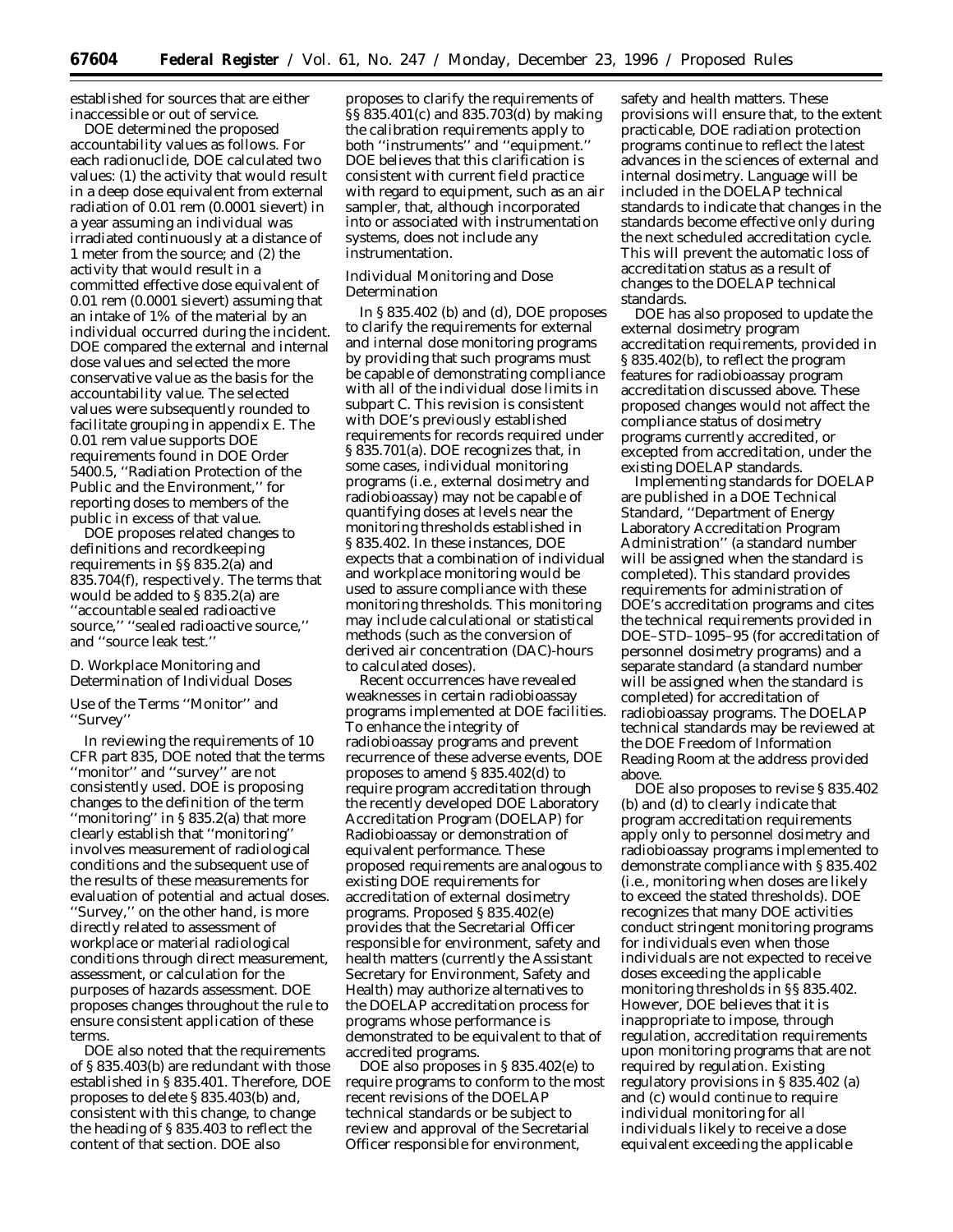thresholds. Measures used to identify individuals likely to receive doses exceeding the thresholds should include comprehensive, documented workplace surveys and could include, if management so chooses, individual monitoring. As required by § 835.701(a), the monitoring and survey results must be documented.

In a related change, because DOELAP for Personnel Dosimetry provides appropriate dosimetry system performance criteria, DOE proposes to delete the dosimeter calibration requirement from § 835.402(b).

DOE proposes to revise the § 835.402(a)(3) and (c)(3) monitoring requirements for minors by expressly stating that these requirements apply to occupationally exposed minors only. Minors who are not occupationally exposed are subject to the member of the public monitoring requirements found in § 835.402(a)(4) and (c)(4). Doses received by a minor as a member of the public entering the controlled area would not be included in any occupational dose received. DOE also proposes to revise the member of the public monitoring requirements by clarifying that these requirements apply only to members of the public while inside the controlled area of a DOE site or facility. Individuals who enter a controlled area without entering radiological areas are not expected to receive a total effective dose equivalent exceeding 0.1 rem in a year.

DOE proposes to delete from § 835.402(c)(1) the individual monitoring threshold for organs and tissues based upon committed dose equivalent. DOE has determined that the threshold based upon committed effective dose equivalent, also provided in § 835.402(c)(1), provides an equivalent or more restrictive basis for monitoring. A technical correction is proposed to  $\S 835.402(a)(1)(i)$  to require individual monitoring on the basis of deep dose equivalent rather than effective dose equivalent because deep dose equivalent is the parameter actually monitored by existing dosimetry programs. DOE also proposes to delete § 835.402(a)(1)(iv) because any doses meeting this condition are adequately addressed by § 835.402(a)(1)(i).

### Use of Appendices

To clarify application of the data presented in the appendices to 10 CFR part 835, DOE proposes to add introductory text to each appendix providing references to those sections of the rule requiring use of the appendix.

DOE has determined that 10 CFR part 835 establishes no substantive

requirements for use of the data presented in appendix B, and therefore proposes to delete appendix B. The correlation of chemical form to lung retention class is available directly from Table 3 of Federal Guidance Report Number 11, ''Limiting Values of Radionuclide Intake and Air Concentration and Dose Conversion Factors for Inhalation, Submersion, and Ingestion.'' DOE also proposes to delete the absorption factor  $(f_1)$  values and the related footnote (Footnote 5) from appendix A to part 835. The absorption factors and alternative absorption factors are neither used nor referenced in the rule.

DOE's review of exemption requests concerning occupational exposure to radon and thoron and their daughter products revealed that air immersion DAC values for Rn-220 and Rn-222 are not appropriate. Therefore, DOE proposes to delete the air immersion DAC values for Rn-220 and Rn-222 from appendix C. Experience in implementing 10 CFR part 835 has proven that the exposure conditions used to determine the appendix C DAC values (immersion in a semi-infinite cloud) often differ from those at DOE facilities (i.e., exposure in relatively small enclosures). Use of the appendix C DAC values under these conditions can result in a gross over-estimation of individual doses. In appendix C, DOE proposes to allow modifications to the DAC values to compensate for immersion in a cloud of finite dimensions and to provide instructions for determining the DAC of a mixture of radionuclides.

### Workplace Air Monitoring

Section 835.403 establishes requirements for monitoring the concentrations of radioactive material in the ambient air of the workplace, emphasizing use of real-time air monitors. These requirements are augmented by §§ 835.209 and 835.402 which establish requirements for determining internal doses through radiobioassay except under specific conditions. Despite these codified requirements, DOE has noted a number of recent occurrences indicating significant problems in air monitoring and internal dose evaluation programs. To address these problems, DOE proposes to amend § 835.403 to establish more practical and technically correct criteria for the use of real-time air monitors, based upon potential releases that would exceed defined threshold exposure levels. DOE would also require air sampling when respiratory protective devices are prescribed to protect individuals from

exposure to airborne radionuclides. This latter provision addresses recent occurrences at DOE facilities reflecting a need for more stringent controls and is consistent with requirements imposed by both the NRC and the Occupational Safety and Health Administration (OSHA) (see 10 CFR 20.1703(a)(3) and 29 CFR part 1910, ''Occupational Safety and Health Standards,'' § 1910.134(a)(8), respectively).

DOE proposes to base air sampling criteria upon likely exposure to a threshold value of DAC-hours in a year, rather than the existing criterion based upon a percentage of the annual limit of intake. The established values are equivalent; this change would simply reflect the provision of data in the referenced appendices (A and C) in units of DAC values and will eliminate the need for field calculations and inherent mathematical rounding errors. DOE proposes to add to § 835.2(a) definitions for the terms ''derived air concentration-hour (DAC-hour),'' ''realtime air monitoring,'' ''respiratory protective device,'' and ''week,'' which are used in § 835.403. In addition, DOE proposes to delete the definitions of 'ambient air" and "continuous air monitor'' because these terms would no longer be used in part 835.

DOE has also determined that the requirements for use of DAC values in § 835.209(b) are redundant and therefore proposes to delete this provision.

### Receipt of Radioactive Material Packages

DOE currently establishes no substantive requirements for receipt of packages containing radioactive material and is concerned with the frequency of occurrences involving packages that were not shipped in accordance with DOT requirements and corresponding DOE Orders. DOE proposes to add § 835.405 to ensure adequate protection of individuals, such as warehouse and office workers, who may be exposed to such materials after transport. The proposed provisions include requirements for receiving radioactive material packages from transport and performing radiological surveys of these packages. The proposed requirements are similar to NRC requirements in 10 CFR 20.1906.

### *E. Limitation of Occupational Doses*

### Occupational Dose Limits

Section 835.202(b) requires that all occupational doses received during the current year be included when demonstrating compliance with the occupational dose limits in § 835.202(a). This requirement is consistent with the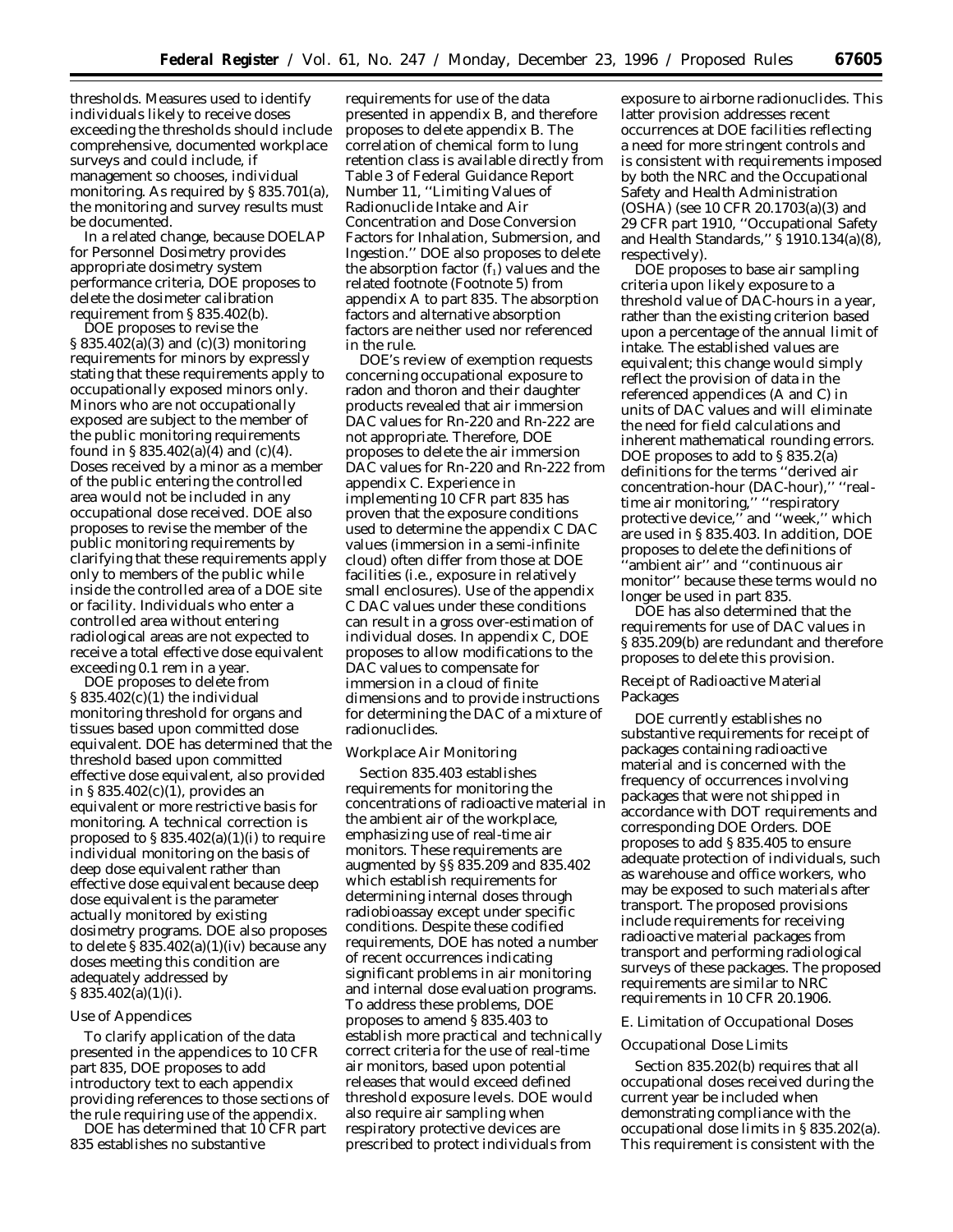recommendation made in the Guidance to Federal Agencies. However, the Guidance to Federal Agencies also indicates that the numerical values (dose limits) do not apply to workers responsible for emergency management and response situations and that the cognizant agency may make provisions for exceeding the numerical values during emergencies and other unusual situations. DOE has made such provisions in §§ 835.1301 and 835.1302 for emergency situations and in § 835.204 for planned special exposures. Therefore, DOE proposes to add the phrase ''from all occupational doses'' in § 835.202(a), delete the phrase 'resulting from DOE activities'' in the heading of § 835.203 and clearly state these exceptions in § 835.202(b), to clarify that all occupational doses received during the year, except those resulting from planned special exposures and emergency exposures, shall be included when demonstrating compliance with the occupational dose limits in § 835.202(a).

In § 835.207, DOE proposes to clarify that the limits apply to doses resulting from occupational exposure only and to add deterministic dose limits for minors consistent with the Guidance to Federal Agencies. Non-occupational exposure of minors is subject to the dose limits established in § 835.208 for members of the public entering a controlled area. In a related change, DOE would revise the definition of ''member of the public'' in § 835.2(a) to clearly distinguish members of the public from temporary or transient workers or visiting scientists, who could receive occupational doses. DOE would also revise § 835.208 to unambiguously state that the member of the public dose limit applies to members of the public in the controlled area only.

DOE also proposes to revise the definition of ''cumulative total effective dose equivalent'' (CTEDE) in § 835.2(b). The current definition includes only those total effective dose equivalent (TEDE) values from a specific DOE site or facility from January 1, 1989. The proposed revision would include all available TEDE values from January 1, 1989, whether or not the dose was received at that DOE site or facility. DOE recognizes that records of CTEDE may not be available for all individuals due to differences between DOE requirements and those of other regulatory agencies. However, it is DOE's expectation that, consistent with the requirements previously imposed through DOE Order 5480.11 and the Manual, TEDE values will be available for all individuals who have received occupational dose at DOE and DOE

contractor facilities since January 1, 1989.

### Planned Special Exposures

Section 835.204 establishes requirements for authorizing, conducting, and reporting planned special exposures which result from planned operations and may result in doses exceeding the occupational dose limits established in § 835.202. Upon reexamination of these requirements, DOE notes that, unlike NRC requirements, no provisions have been made for authorizing planned special exposures in excess of the deterministic dose limits established in § 835.202. To provide for the maximum reasonable flexibility on the part of its contractors, DOE proposes to amend § 835.204 to establish such provisions consistent with the NRC's requirements at 10 CFR 20.1206.

DOE also proposes to amend §§ 835.2(a) (definition of the term ''occupational dose'') and 835.202(a) to clearly indicate that doses resulting from planned special exposures are considered occupational doses which would be documented in an individual's occupational dose record, but would not apply toward determination of compliance with the occupational dose limits in § 835.202. In a related change, DOE proposes to change the word ''and'' to ''or'' in § 835.204(c)(1) to clarify that the annual and cumulative dose limitations apply independently. DOE also proposes to revise § 835.204(c) to indicate that doses resulting from planned special exposures may exceed the numerical values established in § 835.202 without actually exceeding the occupational dose limits. Finally, DOE proposes to clarify the § 835.204(d) documentation requirements for planned special exposures.

### Design and Control

Experience in implementing the provisions of 10 CFR 835 has revealed that the design objectives currently included in § 835.1002 (b) and (c) may not be practical in development of modifications to existing facilities. Because the provisions of § 835.1001 adequately address DOE's facility design objectives, DOE proposes to delete § 835.1002 (b) and (c). DOE expects that these performance objectives would be utilized to the extent practical in the design and modification of facilities and DOE will include these objectives in guidance documents. DOE also proposes to move the remaining requirements in paragraphs (a) and (d) of § 835.1002 to § 835.1001.

The design criteria established in § 835.1003(a) do not include the lens of the eye dose limit established in § 835.202(a)(3). This omission creates an inference that the design of new facilities or modification of existing facilities can include design features that would result in doses exceeding the lens of the eye dose equivalent limit of 15 rem. DOE proposes to correct this omission by including all applicable occupational dose limits in this section.

### Accident and Emergency Exposures

DOE proposes several corrections and clarifications of the requirements for accident and emergency exposures to individuals. DOE proposes to correct § 835.1301(a), (b), and (d) by deleting the references to § 835.205, which provides no dose limits. Consistent with the proposed changes to § 835.204, DOE proposes to revise § 835.1301(a) to indicate that doses resulting from emergency exposures may exceed the numerical values established in § 835.202 without violating the occupational dose limits. Both accident and emergency doses would be considered occupational doses and included in a general employee's occupational dose record, but emergency doses would be explicitly excluded from consideration in determining compliance with the occupational dose limits in § 835.202(a).

Section 835.1302 provides guidelines for control of individual doses under emergency conditions. Although the heading of the table currently in § 835.1302 indicates that the stated values are ''guidelines,'' the text of the rule and the column heading in the table indicate that the dose values are regulatory limits. To eliminate this contradiction and allow for the uncertainties involved in emergency operations, DOE proposes to remove § 835.1302(d). These issues are adequately addressed in related DOE Orders and emergency management guides.

In § 835.1304, DOE proposes to substitute the defined term ''individual'' for the term ''personnel'' to eliminate confusion regarding the coverage of the personal nuclear accident dosimetry provisions. DOE also proposes to remove the reference to ''all personnel'' to provide flexibility in implementing the personal nuclear accident dosimetry provisions. The approach taken must be technically justifiable and documented accordingly.

### *F. Radiation Safety Training*

Radiation safety training requirements for general employees, radiological workers, and radiological control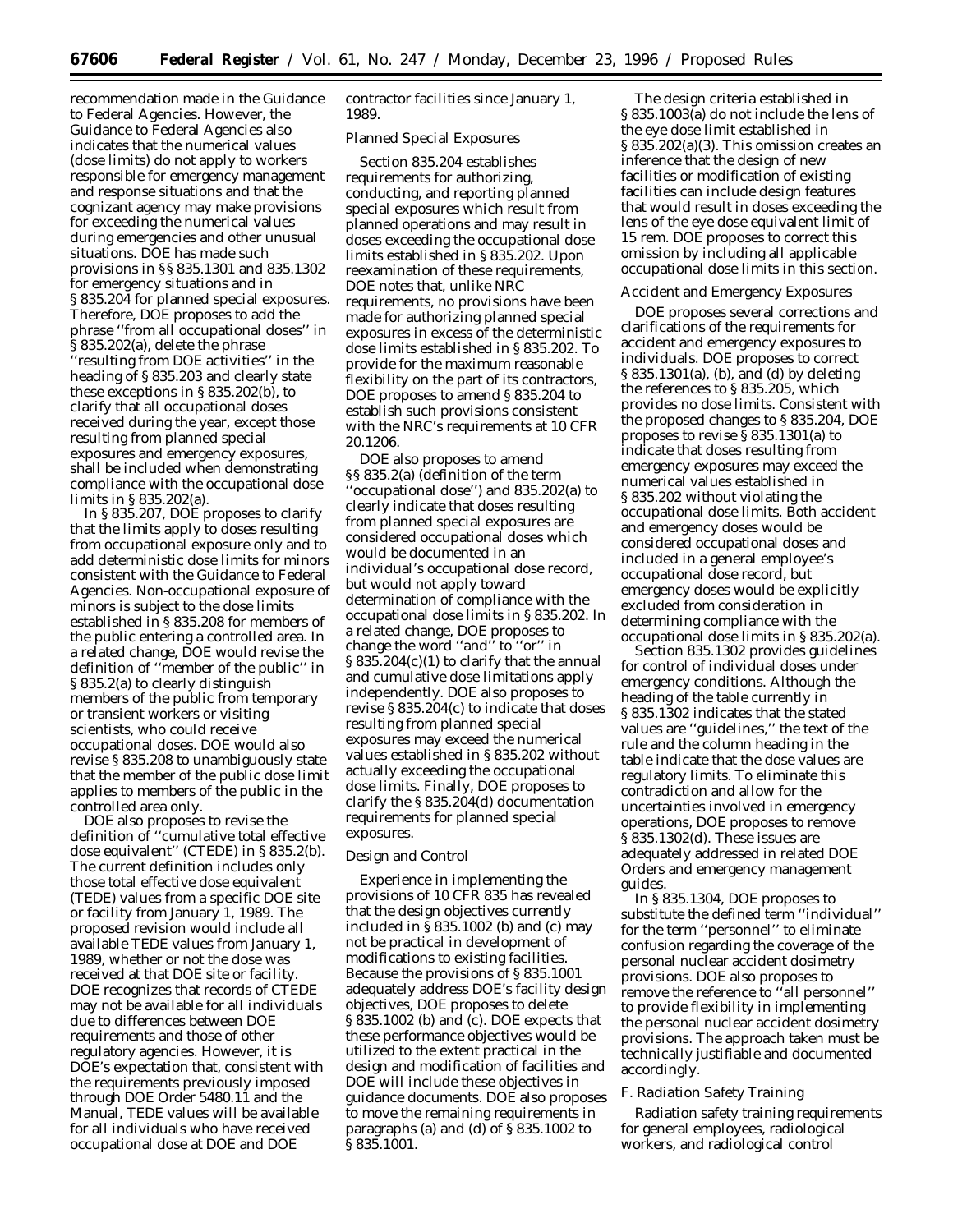technicians are provided in subpart J of 10 CFR part 835. These requirements were previously augmented by the Manual, which established detailed training requirements based upon the hazards present in posted areas to which an individual might have unescorted access. DOE proposes to reformat §§ 835.901, 902, and 903 into one section to incorporate an approach similar to that previously published in the Manual and to eliminate redundancy.

The Manual required the use of standardized radiological control core courses 2 developed for training general employees, radiological workers, and radiological control technicians. DOE Notice 441.1 established a requirement to use those portions of these courses appropriate to facility hazards and operations. After considering public comments on the original rule, DOE determined that the detailed radiation safety training requirements in the Manual obviated the need to specify minimum training course content in 10 CFR part 835. Since the Manual has become non-mandatory, DOE now proposes to specify the minimum training course content requirements in § 835.901(b). In § 835.901(b), DOE also proposes to more broadly allow acceptance of previous radiation safety training received by an individual. These proposed provisions would ensure that all occupationally exposed individuals and unescorted individuals attain an appropriate level of radiation safety knowledge. The level of training required would be based upon the individual's prior training, potential for exposure to radiological hazards, and actual and anticipated assignments. DOE believes that this hierarchal approach will result in the appropriate level of knowledge for general employees, with a progressively higher level of knowledge required for radiological workers and radiological control technicians. This approach is consistent with field experience and feedback from DOE operating contractors and is similar to the approach taken by the NRC in 10 CFR part 19, ''Notices, Instructions and Reports to Workers: Inspection and Investigations.''

Field experience in implementing the existing training requirements of § 835.901 shows that little benefit is derived from requiring an examination upon completion of general employee radiological training. This is due to the

limited training content and occupational exposure expectations for general employees who are not classified as radiological workers. Therefore, DOE proposes to eliminate the examination requirement for general employees who are not permitted unescorted access to radiological areas. Examinations would still be required for general employees who are permitted unescorted access to radiological areas and for radiological workers prior to performing unescorted assignments. DOE also proposes to add in § 835.901(f) specific requirements for individuals who may act as escorts of individuals who have not completed required training.

DOE proposes to add a definition of ''radiological control technician'' to § 835.2(a) to specifically identify the class of individuals subject to the radiological control technician training requirements. DOE also proposes to clarify in  $\S 835.901(g)$  the requirements for retraining, which include examinations for radiological workers and radiological control technicians.

### *G. Individual Dose Records and Reports*

Section 835.402 establishes requirements for monitoring individuals' exposures to radiation and radioactive materials. In concert with these requirements, § 835.702 establishes requirements for maintaining individual dose records, including records of doses that were determined, but not required to be monitored under § 835.402. To reduce the burden of recordkeeping and in keeping with the recommendations in the Guidance to Federal Agencies, DOE proposes to revise §§ 835.203(a) and 835.702(b) to provide that when monitoring is performed, but not required by § 835.402, internal and external doses must be summed and records must be maintained only if the doses determined by the non-mandatory monitoring exceed the thresholds of § 835.402. However, adequate records of workplace conditions, obtained through area monitoring and surveys, should be maintained to provide assurance that doses to unmonitored individuals remain below the monitoring thresholds. These records could be supplemented by records of individual monitoring performed, but not required by § 835.402. DOE is also proposing to revise  $\S 835.702(c)(1)$  to provide that records must be sufficient to demonstrate compliance with all of the subpart C dose limits. This provision is consistent with § 835.701(a). DOE proposes to delete the words ''caused by contamination on the skin'' in § 835.702(b) to ensure consistency with

the referenced requirements in § 835.205.

In  $\S 835.702(c)(4)(iii)$ , DOE proposes to eliminate the requirement to record the estimated intake associated with internal dose assessments. This change is proposed because determination of the estimated intake is not necessary for all radionuclides, such as tritium. The requirement for recording of the estimated intake was originally intended to facilitate reevaluation of internal doses at a later date. However, DOE has concluded that § 835.702(g) requires recording of sufficient information to allow future verification or reassessment of recorded doses.

Section 835.702(d) establishes requirements for obtaining records of an individual's previous occupational doses during the current year to facilitate demonstration of compliance with the occupational dose limits in § 835.202(a). Section 835.702(e) establishes similar requirements for records of prior years doses to facilitate compliance with requirements for determining each affected individual's cumulative total effective dose equivalent. DOE proposes to revise § 835.702 (d) and (e) such that acceptance of written estimates of an individual's prior occupational dose would be based upon an inability to obtain formal records, rather than the absence of those records. DOE also proposes to amend § 835.702(e) to clarify its requirements for obtaining records of previous years doses. Consistent with the Guidance to Federal Agencies, which discourages implementation of burdensome recordkeeping requirements for tracking of trivial doses, in § 835.702(e), DOE proposes to require historical record searches only for radiological workers monitored in accordance with § 835.402.

DOE proposes other technical and editorial changes to clarify the recordkeeping provisions and to ensure consistency with other changes proposed in subparts J and M of 10 CFR part 835. DOE also proposes to revise § 835.704(d) to require documentation of revocations of declarations of pregnancy.

Based on field experience and feedback from DOE operating contractors, DOE proposes to delete from § 835.4 the prohibition on use of the international radiological units. These units are commonly used for calculational and reference purposes and are included in records related to workplace conditions and individual doses. Except for these calculations or references, records required by 10 CFR part 835 would continue to be

<sup>2</sup>DOE/EH–0258T–1, General Employee Radiological Training and Radiological Worker Training, Program Management Manual, and DOE/ EH–0262T–1, Radiological Control Technician, Training Program Management Manual, 1992.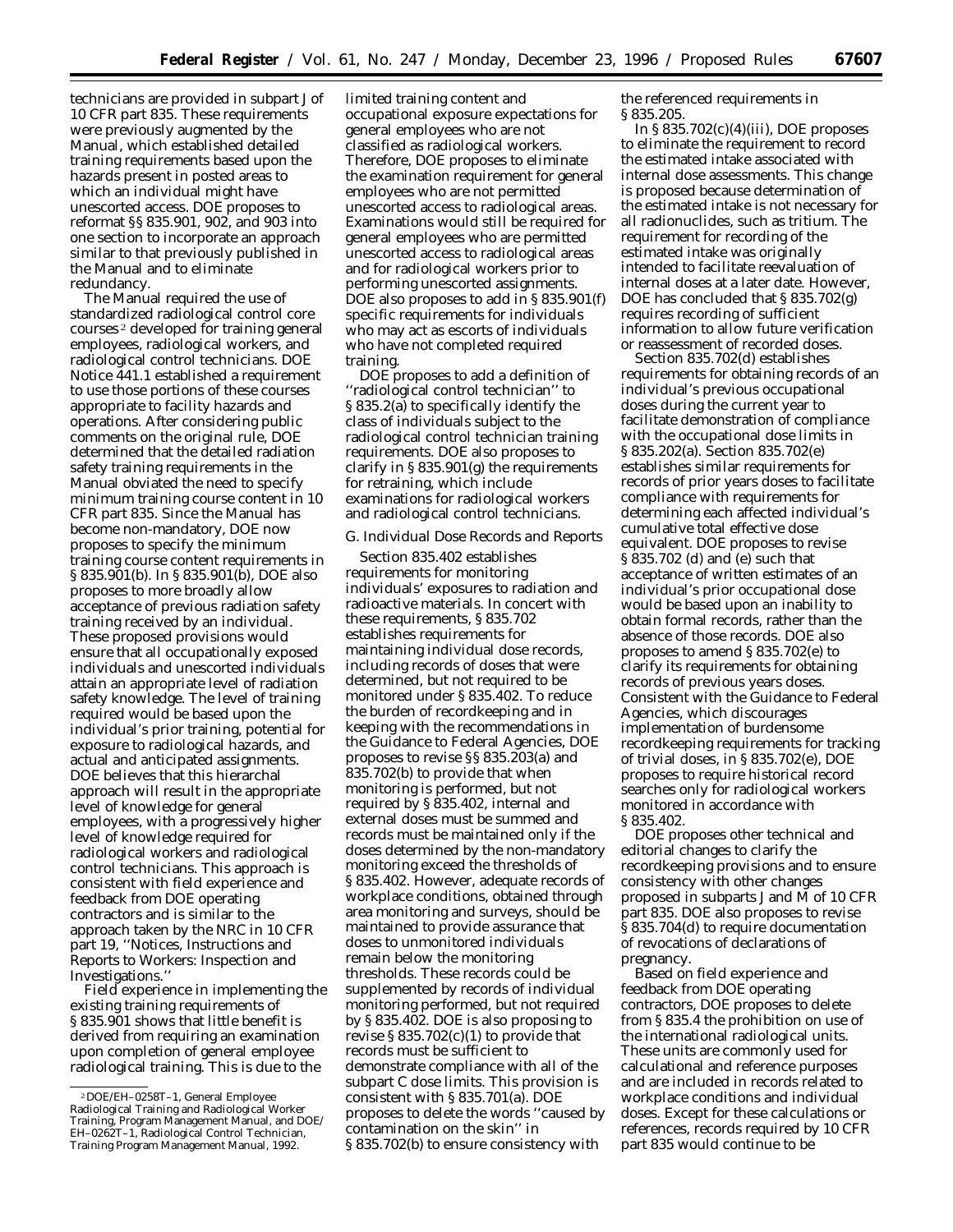maintained using the special units. Consistent with its historical endorsement of the special radiological units of curie, rad, and rem, DOE also proposes to specifically allow for use of subunits and multiples of the unit ''roentgen.''

Section 835.801(a) requires that individual dose reports contain the individual's social security number or employee number. Some individuals may not have a social security or employee number; therefore, DOE proposes to modify the text of the reporting requirements to allow the use of another unique identification number in these situations.

#### *H. Corrections and Clarifications*

DOE proposes editorial corrections and technical clarifications that do not change the requirements of the rule or the measures necessary to ensure regulatory compliance. Editorial changes correct the structure and format of certain sections of the rule. Technical clarifications improve the accuracy of certain provisions in the rule. These changes include: clarification of the definition and explanation of occupational dose in §§ 835.1(b)(6), 835.2(a), and 835.202(c); deletion of the definition of ''collective dose'' (§ 835.2(b)); and correction of the definitions of ''airborne radioactive material'', and ''year'' (§ 835.2(a)) and ''external dose or exposure,'' and ''quality factor'' (§ 835.2(b)). The definition of ''controlled area'' (§ 835.2(a)) has been modfied by deleting the second sentence ''Individuals who enter only the controlled area without entering radiological areas are not expected to receive a total effective dose equivalent of more than 100 mrem (0.001 sievert) in a year''. This sentence is not appropriate for the definition section and now follows the first sentence of § 835.602(a).

DOE proposes to clarify application of the mean quality factors for neutrons provided in § 835.2(b) by indicating that, when the neutron energy falls between the values provided in the table, the more conservative value must be used. DOE proposes to delete § 835.2(d) since the convention stated in that paragraph for the use of singular, plural, masculine, and feminine terms is not used in part 835.

Paragraphs (f) and (g) of § 835.101 include provisions for the initial development and approval of documented radiation protection programs. Because the operative dates in those paragraphs have passed, DOE proposes to revise paragraph (f) and to delete paragraph (g) to remove the obsolete requirements.

DOE proposes to clarify the required frequency of internal audits (§ 835.102), instrument calibration (§ 835.401), and radiation safety retraining (§ 835.901) from an established number of years to an equivalent number of months to avoid confusion caused by the dose limit-based definition of ''year'' provided in § 835.2(a). DOE also proposes to revise the requirements of § 835.102 for clarity.

DOE proposes to change the heading of § 835.202 to ''Occupational dose limits for general employees'' to accurately reflect the content of that section.

DOE proposes to delete from § 835.203(a) and the § 835.2(b) definition of ''total effective dose equivalent'' the provision related to substitution of deep dose equivalent for effective dose equivalent from external exposure. This provision is redundant with the revised definition of ''effective dose equivalent'' proposed in § 835.2(b).

DOE proposes to delete § 835.203(c), which allows the use of a weighting factor of unity (1) for determination of the effective dose equivalent under conditions of uniform external irradiation. This provision is redundant with the notes accompanying the weighting factor table in § 835.2(b).

DOE proposes to clarify the language in § 835.404(f) to more clearly address the role of contamination monitoring in the occupational radiation protection program.

DOE has also proposed a correction to the appendix D values for uranium surface radioactivity to indicate that these values apply to emitted alpha radiation only. This correction is consistent with the requirements previously imposed through the Manual. DOE is also proposing several minor clarifications of the footnotes to appendix D.

#### **III. Public Comment Procedures**

### *A. Participation in Rulemaking*

DOE encourages the maximum level of public participation possible in this rulemaking. DOE urges interested parties to submit written comments and also encourages individuals to participate in the public hearings to be held at the times and places indicated at the beginning of this notice.

DOE has established a period of 60 days following publication of this notice for individuals to comment on this notice of proposed rulemaking. All public comments and the transcripts of public hearings and other docket material will be available for review in

the DOE Freedom of Information Reading Room at the address given at the beginning of this notice. The docket file material will be filed under ''EH– RM–96–835.''

DOE is requesting comments on the proposed amendments to 10 CFR part 835, particularly with regard to the potential impact of the proposed amendments on the level of radiation protection afforded individuals affected by DOE activities. Where appropriate, comments should be supported by substantive technical and/or financial analyses and justifications to facilitate DOE's evaluation of the submitted comments. DOE particularly invites comments on the following issues and alternatives; however, comments need not be limited to these issues.

### 1. Transportation

DOE is proposing clarifications to the scope of 10 CFR part 835 with respect to activities involving transportation of radioactive materials, as discussed in Section II of this Supplementary Information section. DOE seeks public comment on the proposal and any other alternatives that members of the public would like DOE to consider.

#### 2. Planned Special Exposures

DOE is proposing changes to the § 835.204 requirements for conduct of planned special exposures, including provisions for planned special exposures exceeding the values of the deterministic dose limits in § 835.202. Addition of deterministic dose limits would be consistent with provisions established by the NRC at 10 CFR 20.1206. However, DOE notes that planned special exposures have not been conducted and, in light of current activities and doses within the DOE complex, may not be warranted. DOE is therefore seeking comments on the possible impact of eliminating all of the planned special exposure provisions in § 835.204.

### 3. Sealed Radioactive Source Control

DOE invites comments regarding the sealed radioactive source accountability values proposed for inclusion as appendix E to 10 CFR part 835. The basis for these values is explained in detail in Section II.C. DOE has also selected a multiple of these values as the basis for identifying radioactive material areas as defined in § 835.2(a). DOE is interested in receiving public comments regarding other options for determining appropriate values and the technical bases supporting any proposed alternatives.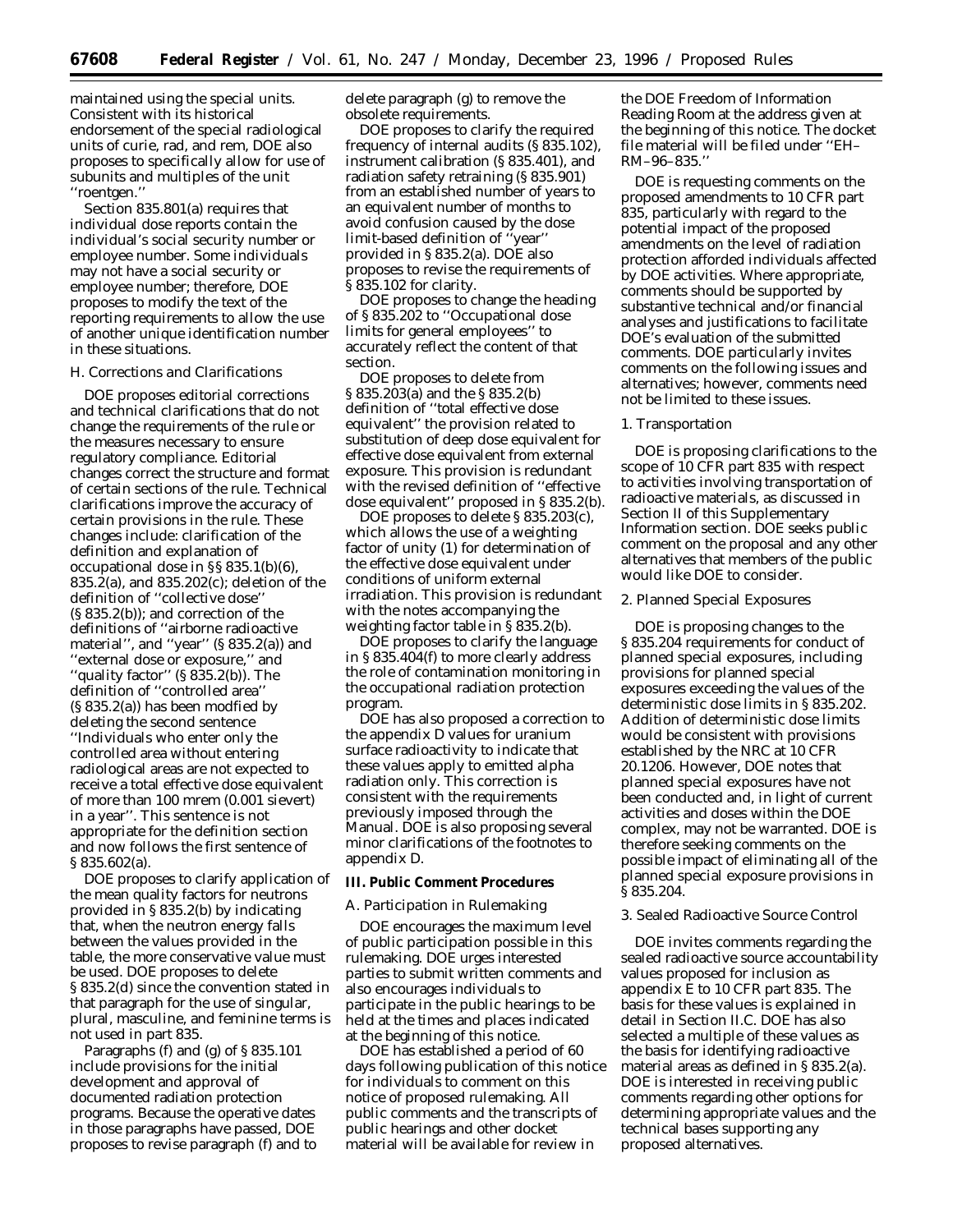### 4. Radiation Safety Training

DOE is proposing changes to the radiation safety training requirements in subpart J. Due to the limited course content and exposure restrictions in controlled areas, DOE is proposing to eliminate the § 835.901 requirement for general employees to complete written examinations upon completion of general employee radiological training. DOE is interested in receiving comments regarding the impact of this change and possible benefits of retaining the requirement.

Consistent with the current requirements of 10 CFR part 835, DOE would retain radiation safety training requirements for three classes of individuals. The proposed requirements of § 835.901 (c) and (d) (analogous to current requirements of §§ 835.901 and 835.902, respectively) are based upon the radiological hazards in the areas to which unescorted access is permitted and the activities to be undertaken by individuals in these areas. However, the proposed requirements, while appropriate to the needs of general employees and radiological workers, may not adequately address the duties and responsibilities of radiological control technicians (RCTs). DOE is concerned about the efficacy of the proposed rule, as it would apply to RCTs, because: (1) the education, training, and responsibilities of RCTs throughout the DOE complex vary greatly; (2) the training course subject matter requirements proposed for inclusion in § 835.901(b) may not always be specifically related to the responsibilities of RCTs at the varied DOE facilities; (3) specification of explicit training requirements for RCTs may establish an inferred primacy for that position that is unwarranted in relation to the responsibilities of other individuals who fill various technical support, supervisory, and management positions; and (4) there are no requirements for any DOE activity to actually employ RCTs. Therefore, DOE is seeking public comment on the following alternative approaches and invites comments on any other viable approaches for ensuring that radiation safety training is provided in a manner sufficient to ensure adequate implementation of the radiation protection program.

#### 4a. Alternative Approach 1

The first alternative approach under consideration would be to add to § 835.901 a separate paragraph that establishes specific RCT training course content requirements that reflect the wide range of duties and responsibilities

of RCTs employed by DOE activities. This approach would, in effect, codify training course content distinctions that are currently established in the standardized core training courses distributed by DOE. For example such requirements might expand the training course content requirements of § 835.901(b) to more clearly indicate that, for RCTs, ''basic radiological fundamentals"  $(S 835.901(b)(\bar{2}))$ includes fundamentals of radiation detection and measurement theory and techniques and that ''individual responsibilities for implementing ALARA measures'' (§ 835.901(b)(5)) includes provisions for providing jobsite radiation protection coverage for general employees.

### 4b. Alternative Approach 2

The second alternative approach under consideration would be to add to § 835.901 separate paragraphs that establish specific training requirements for RCTs and other key positions in the radiological control organization, e.g., radiological control manager, RCT supervisor, ALARA engineer, and radiological control support personnel.

### 4c. Alternative Approach 3

The third alternative approach under consideration would be to remove from 10 CFR part 835 all requirements for RCT training. This approach is based upon a presumption that compliance with the performance requirements established in 10 CFR part 835 provides for an adequate degree of radiation protection, regardless of the training provided to RCTs.

#### 4d. Alternative Approach 4

The fourth alternative approach under consideration would be to remove the RCT training requirements from subpart J and add to § 835.101 a general requirement for individuals responsible for implementing the requirements of 10 CFR part 835 to have the appropriate education, training, and skills to effectively discharge these responsibilities.

### 5. Written Procedures

In reviewing the requirements of 10 CFR part 835 and the proposed amendment, DOE noted that various requirements for written procedures have been established without consistent consideration of the hazards involved in the wide range of DOE activities (see  $\S$ § 835.404 $\bar{d}$ d), 835.405 $(f)$ , 835.501(d), 835.1001(b), 835.1003(a), 835.1101 (b) and (c) and 835.1201(a)). For instance, proposed § 835.1201(a) establishes requirements for written procedures for control of accountable

sealed radioactive sources, regardless of their activity, but there is no parallel requirement for control of planned special exposures. DOE is concerned that this inconsistency, while historically present under DOE Order 5480.11, may divert resources from active management of high-risk activities to administrative control of low-risk activities. DOE is seeking public comment on the proposed amendment, on the alternative approaches that follow, and on any other viable approaches.

### 5a. Alternative Approach 1

The first alternative approach under consideration would be to remove from 10 CFR part 835 most or all of the specific requirements for written procedures. Such requirements would be left to the discretion of cognizant DOE line management in discharging their responsibilities for approval of documented radiation protection programs.

#### 5b. Alternative Approach 2

The second alternative approach under consideration would be to replace most or all of the specific requirements for written procedures in 10 CFR part 835 with a general requirement, added to § 835.101, requiring written procedures to be developed and implemented consistent with the potential hazards created by the activity and the education, training, and skills of the individuals who might be exposed to these hazards.

#### 6. Lung Retention Factors

As explained in ''Use of Appendices'' in Section II.D. of this preamble, DOE is proposing to delete appendix B to 10 CFR part 835 and place the data into a guidance document. Although DOE is proposing to delete appendix B because it does not contain substantive requirements, DOE is seeking public comment on the possible impact of removing the alternative absorption factors and lung retention classes from 10 CFR part 835.

#### 7. Emergency Situations

DOE is proposing revisions to §§ 835.1301 and 835.1302 to clarify requirements for applying the emergency dose guidelines. In light of the uncertainties involved in emergency operations and the fact that the numerical dose values provided are guidelines rather than limits, DOE is proposing to delete the table containing these values from 10 CFR part 835 and relegate them to appropriate emergency management documents. DOE is seeking comments regarding the impact of this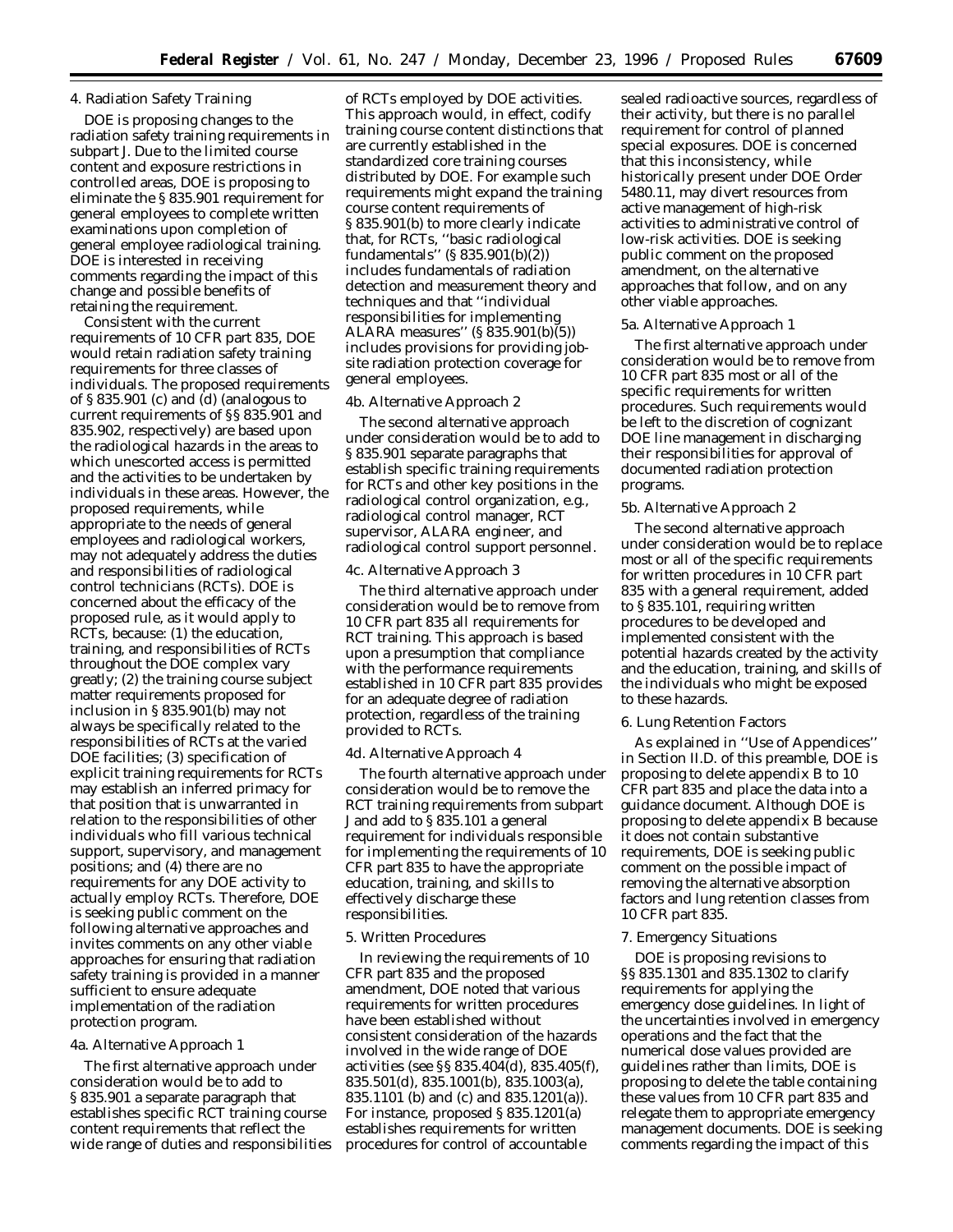proposal and other alternatives for ensuring adequate radiation protection during emergency operations.

### 8. Implementation Schedule

In § 835.101(f), DOE has established its proposed schedule for implementing the revised regulatory requirements (approximately three (3) years for the radiobioassay program accreditation requirements and six (6) months after RPP approval for all other requirements). DOE is seeking comments on any possible benefits or drawbacks associated with adhering to this proposed schedule.

#### *B. Written Comment Procedures*

Interested parties are invited to participate in this proceeding by submitting written data, views, or arguments with respect to the subjects set forth in this notice. Instructions for submitting written comments are set forth at the beginning of this notice. Written comments (5 copies and a computer disk) should be labeled on the envelope, computer disk, and the documents, ''EH–RM–96–835,'' and must be received by the date specified at the beginning of this notice. All comments and other relevant information received by the date specified at the beginning of this notice will be considered by DOE.

Pursuant to the provisions of 10 CFR 1004.11, any person submitting information or data that is believed to be confidential and exempt by law from public disclosure should submit one complete copy of the document and 3 copies, if possible, from which the information believed to be confidential has been deleted. DOE will make its own determination with regard to the confidential status of the information or data and treat it according to its own determination.

#### *C. Public Hearings*

1. Procedures for Submitting Requests To Speak

The dates, times, and locations of the public hearings are indicated at the beginning of this notice. DOE invites any individual who has an interest in these proceedings to make a request for an opportunity to make an oral presentation at the public hearings. Requests may be submitted by telephone at (202) 586–3012. The individual making the request should provide a telephone number where he or she may be contacted. Individuals will be notified as to the approximate time they will be speaking. Each individual who will be speaking is requested to submit 5 copies of his or

her statement at the registration desk prior to the beginning of the hearing. In the event any individual wishing to testify cannot meet this request, that individual may make alternate arrangements by calling (202) 586–3012 in advance or by so indicating in the letter requesting to make an oral presentation.

### 2. Conduct of Hearing

DOE reserves the right to select the individuals to be heard at the hearings, to schedule the respective presentations, and to establish the procedures governing the conduct of the hearings. The length of each presentation is limited to 10 minutes.

A DOE official will be designated to preside at the hearings. The hearings will not be judicial- or evidentiary-type hearings, but will be conducted in accordance with 5 U.S.C. 533 and section 501 of the DOE Organization Act, 42 U.S.C. 7191. At the conclusion of all initial oral statements, each person who has made an oral statement will be given the opportunity to make a rebuttal or clarifying statement, subject to time limitations. Any further procedural rules regarding proper conduct of the hearings will be announced by the presiding official.

Transcripts of the hearings will be made and the entire record of this rulemaking including the transcript will be retained by DOE and made available for inspection at the DOE Freedom of Information Reading Room as provided at the beginning of this notice. Any individual may purchase a copy of the transcript from the transcribing reporter.

**IV. Review Under the National Environmental Policy Act**

DOE has reviewed the promulgation of this proposed amendment to 10 CFR part 835 under the National Environmental Policy Act (NEPA) of 1969 (42 U.S.C. 4321 *et seq.*) and the Council on Environmental Quality regulations for implementing NEPA (40 CFR parts 1500–1508). DOE has completed an Environmental Assessment and on the basis of that information has issued a Finding of No Significant Impact (FONSI) for this proposed amendment. The Environmental Assessment and FONSI are available for inspection at the DOE Freedom of Information Reading Room, 1E–190, 1000 Independence Ave. SW, Washington, DC 20585, between the hours of 9 a.m. and 4 p.m., Monday through Friday, except Federal holidays. Comments on this finding should be provided to DOE at the address listed for all other comments.

**V. Review Under Regulatory Flexibility Act**

The Regulatory Flexibility Act, 5 U.S.C. 601–612, requires that an agency prepare an initial regulatory flexibility analysis and publish it at the time of publication of general notice of rulemaking for the rule. This requirement does not apply if the agency certifies that the rule will not, if promulgated, have a significant economic impact on a substantial number of small entities. 5 U.S.C. 605(b).

The proposed rule would amend DOE's regulations governing programs established at DOE facilities to protect individuals from ionizing radiation resulting from DOE activities. The contractors who manage and operate DOE facilities are responsible for implementing the occupational radiation protection program. DOE has considered whether management and operating (M&O) contractors are ''small businesses,'' as that term is defined by the Regulatory Flexibility Act (5 U.S.C. 601(3)). The Regulatory Flexibility Act's definition incorporates the definition of ''small business concern'' in the Small Business Act, which the Small Business Administration (SBA) has developed through size standards in 13 CFR part 121. Small businesses are business concerns which, together with their affiliates, have no more than 500 to 1500 employees, varying by SIC category, and annual receipts of between \$0.5 million to \$25 million, again varying by SIC category. See Small Business Administration, Final Rule on ''Small Business Size Standards,'' 61 FR 3280, at 3289–94 (January 31, 1996). DOE's M&O contractors exceed SBA's size standards for small businesses. In addition, it is noted that M&O contractors are reimbursed through their contracts with DOE for the costs of complying with DOE occupational radiation protection requirements. They will not, therefore, be adversely impacted by the requirements in the proposed rule. For these reasons, DOE certifies that the proposed rule, if promulgated, will not have a significant economic impact on a substantial number of small entities.

### **VI. Review Under Executive Order 12866**

Today's regulatory action has been determined not to be a ''significant regulatory action'' under Executive Order 12866, ''Regulatory Planning and Review'' (58 FR 51735, October 4, 1993). Accordingly, today's action was not subject to review under the Executive Order by the Office of Information and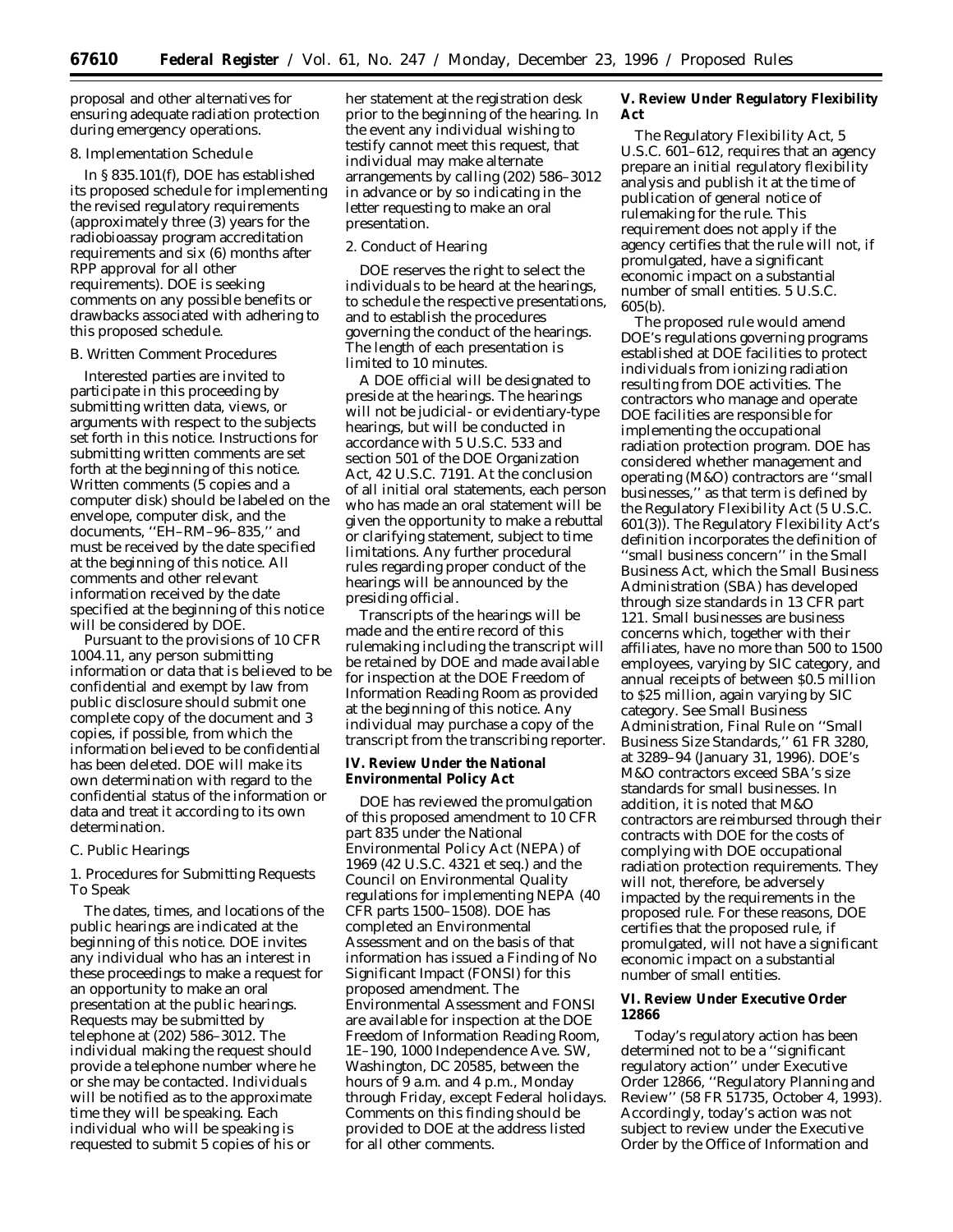Regulatory Affairs within the Office of Management and Budget.

**VII. Review Under Executive Order 12612**

Executive Order 12612, 52 FR 41685 (October 30, 1987) requires that regulations, rules, legislation, and any other policy actions be reviewed for any substantial direct effects on States, on the relationship between the National Government and the States, or in the distribution of power and responsibilities among various levels of government. If there are sufficient substantial direct effects, then the Executive Order requires preparation of a federalism assessment to be used in all decisions involved in promulgating and implementing a policy action.

This proposed rule would not have a substantial direct effect on the institutional interests or traditional functions of States.

**VIII. Review Under Executive Order 12988**

With respect to the review of existing regulations and the promulgation of new regulations, section 3(a) of Executive Order 12988, ''Civil Justice Reform,'' 61 FR 4729 (February 7, 1996), imposes on Executive agencies the general duty to adhere to the following requirements: (a) eliminate drafting errors and ambiguity; (2) write regulations to minimize litigation; and (3) provide a clear legal standard for affected conduct rather than a general standard and promote simplification and burden reduction. With regard to the review required by section 3(a), section 3(b) of Executive Order 12988 specifically requires that Executive agencies make every reasonable effort to ensure that the regulation: (1) clearly specifies the preemptive effect, if any; (2) clearly specifies any effect on existing Federal law or regulation; (3) provides a clear legal standard for affected conduct while promoting simplification and burden reduction; (4) specifies the retroactive effect, if any; (5) adequately defines key terms; and (6) addresses other important issues affecting clarity and general draftsmanship under any guidelines issued by the Attorney General. Section 3(c) of Executive Order 12988 requires Executive agencies to review regulations in light of applicable standards in section 3(a) and section 3(b) to determine whether they are met or it is unreasonable to meet one or more of them. DOE has completed the required review and determined that, to the extent permitted by law, the proposed amendments to 10 CFR part 835 meet

the relevant standards of Executive Order 12988.

**IX. Review Under Paperwork Reduction Act**

The information and reporting requirements in this part would not be substantially different from existing reporting requirements provided in DOE contracts with DOE prime contractors covered by this rule. This proposed amendment would codify recordkeeping and reporting requirements currently provided in Departmental standards implemented by DOE contractors through contractual commitments. DOE will submit the collection of any new information requests concerning this rule to the Office of Management and Budget for approval in accordance with the Paperwork Reduction Act of 1980, 44 U.S.C. 3501.1 *et seq.,* and the procedures implementing that Act, 5 CFR 1320.1 *et seq.*

**X. Review Under the Unfunded Mandates Reform Act**

Title II of the Unfunded Mandates Reform Act of 1995 (the Act), enacted as Pub. L. 104–4 on March 22, 1995, requires each Federal agency, to the extent permitted by law, to prepare a written assessment of the effects of any Federal mandate in a proposed or final agency rule that may result in the expenditure by State, local, and tribal governments, in the aggregate or by the private sector, of \$100 million or more (adjusted annually for inflation) in any one year. Section 204(a) of the Act, 2 U.S.C. 1534(a), requires the Federal agency to develop an effective process to permit timely input by elected officers (or their designees) of State, local, and tribal governments on a proposed ''significant intergovernmental mandate.'' Section 203 of the Act, which supplements section 204(a), provides that before establishing any regulatory requirements that might significantly or uniquely affect small governments, the agency shall have developed a plan that, among other things, provides for notice to potentially affected small governments, if any, and for a meaningful and timely opportunity to provide input in the development of regulatory proposals. 2 U.S.C. 1533.

The proposed rule published today does not contain any Federal mandate. The provisions on 10 CFR part 835 apply only to activities conducted by or for DOE. Any costs resulting from implementation of DOE's occupational radiation protection program are ultimately borne by the Federal government. Therefore, the requirements of Title II of the Unfunded Mandates Reform Act of 1995 do not apply.

**List of Subjects in 10 CFR Part 835**

Emergency radiation exposures, Nuclear material, Occupational safety and health, Radiation exposures, Radiation protection, Radioactive material, Reporting and recordkeeping requirements, Safety during emergencies, Training.

Issued in Washington, DC, on December 12, 1996.

**Tara O'Toole,**

*Assistant Secretary, Environment, Safety and Health.*

For the reasons set forth in the preamble, Title 10, Code of Federal Regulations, Part 835 is proposed to be amended as set forth below:

### **10 CFR PART 835—OCCUPATIONAL RADIATION PROTECTION**

1. The authority citation for Part 835 continues to read as follows:

**Authority:** 42 U.S.C. 2201; 7191.

### **Subpart A—General Provisions**

2. Section 835.1 is amended by revising the introductory text of paragraph (b) and paragraph (b)(3), redesignating paragraph  $(b)(4)$  as  $(b)(6)$ , and revising it, and by adding paragraphs  $(b)(4)$ ,  $(b)(5)$ , and  $(c)$  as follows:

# **§ 835.1 Scope.**

\* \* \* \* \* (b) *Exclusion.* Except as discussed in paragraph (c) of this section, the requirements in this part do not apply to: \* \* \*

(3) Activities conducted under the Nuclear Explosives and Weapons Safety Program relating to the prevention of accidental or unauthorized nuclear detonations to the extent a requirement under this part cannot be implemented without compromising the effectiveness of such activities;

(4) Radioactive material transportation conducted in compliance with DOE Orders for such transportation;

(5) DOE activities conducted outside the United States on territory under the jurisdiction of a foreign government to the extent governed by occupational radiation protection requirements agreed to between the United States and the cognizant government; or

(6) Background radiation, radiation doses received as a patient for the purposes of medical diagnosis or therapy, or radiation doses received from participation as a subject in medical research programs.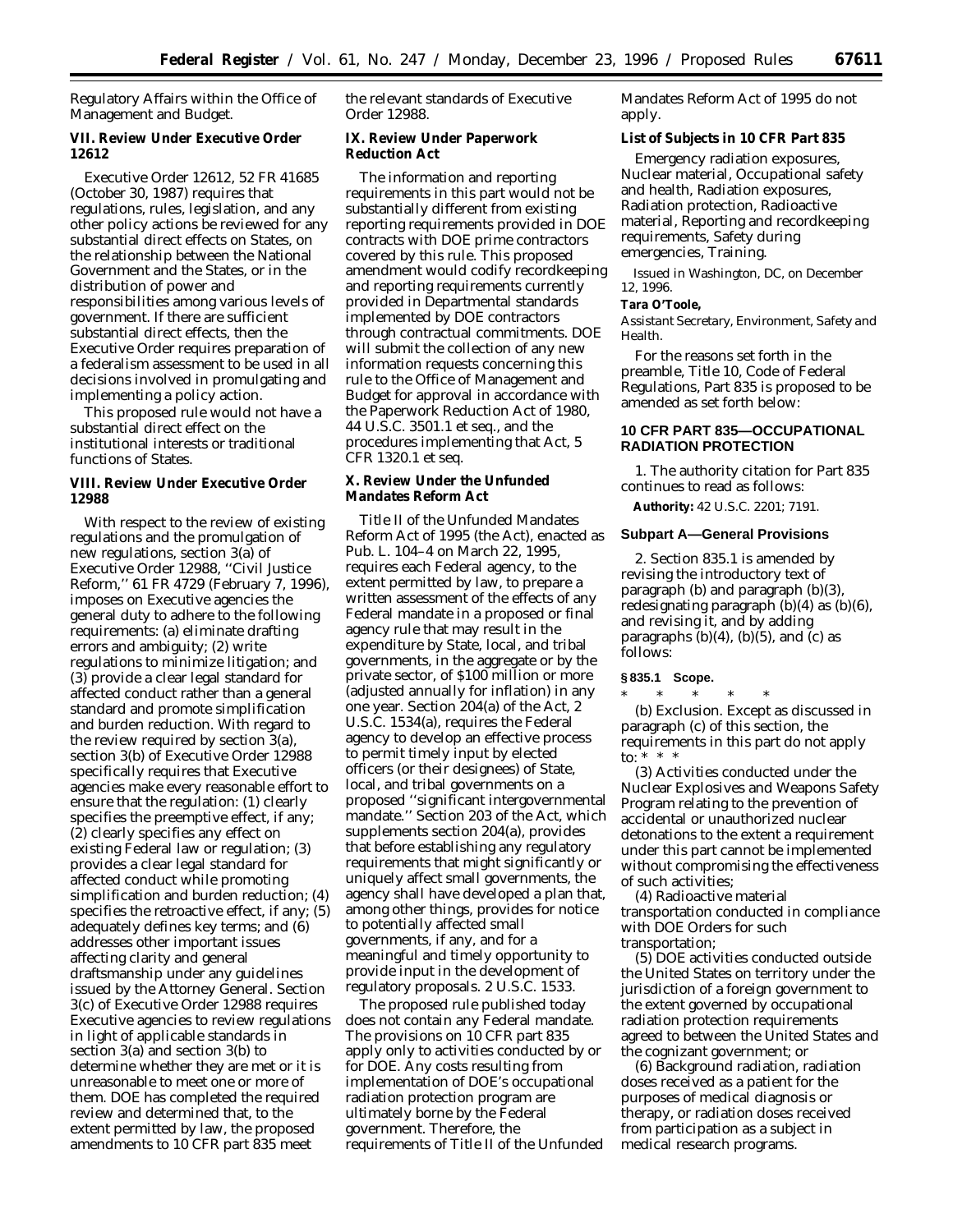(c) Occupational doses received as a result of excluded activities and radioactive material transportation, as listed in paragraphs (b)(1) through (b)(5) of this section, shall be considered when determining compliance with the occupational dose limits in §§ 835.202 and 835.207. Occupational doses resulting from authorized emergency exposures and planned special exposures shall not be considered when determining compliance with the dose limits in §§ 835.202 and 835.207.

3. In § 835.2, paragraph (a) is amended by removing definitions of the terms ''ambient air'' and ''continuous air monitor''; ''DOE activities'' and ''occupational exposure'' by adding in alphabetical order definitions for the terms ''accountable sealed radioactive source'', ''derived air concentrationhour'', ''DOE activity'', ''occupational dose'', ''radioactive material area'', ''radioactive material transportation'', ''radiological control technician'', ''realtime air monitoring'', ''respiratory protective device'', ''sealed radioactive source'', ''source leak test'', and ''week'' as follows; and revising the definitions of the terms ''airborne radioactive material or airborne radioactivity'', ''airborne radioactivity area'', ''contamination area'', ''controlled area'', ''declared pregnant worker'', ''high contamination area'', ''member of the public'', ''monitoring'', ''radiological area'', and ''year'' to read as follows. In § 835.2, paragraph (b), the definition of 'collective dose'' is removed and the definitions of the terms ''cumulative total effective dose equivalent'', ''effective dose equivalent'', ''external dose or exposure'', ''quality factor'', ''total effective dose equivalent'', and ''weighting factor'' are revised as follows. Paragraph (d) of § 835.2 is removed.

### **§ 835.2 Definitions.**

(a) As used in this part:

*Accountable sealed radioactive source* means a sealed radioactive source having a half-life equal to or greater than 30 days and an isotopic activity equal to or greater than the corresponding value provided in appendix E to this part.

*Airborne radioactive material or airborne radioactivity* means radioactive material dispersed in the air in the form of dusts, fumes, particulates, mists, vapors, or gases.

*Airborne radioactivity area* means any area, accessible to individuals, where the concentration of airborne radioactivity, above natural background, exceeds or is likely to exceed 10 percent of the derived air concentration (DAC)

values listed in appendix A or appendix C to this part.

\* \* \* \* \* *Contamination area* means any area, accessible to individuals, where removable contamination levels exceed or are likely to exceed the surface radioactivity values specified in appendix D to this part, but do not exceed 100 times those values. \* \* \* \* \*

*Controlled area* means any area to which access is managed by or for DOE to protect individuals from exposure to radiation and/or radioactive material.

*Declared pregnant worker* means a woman who has voluntarily declared to her employer, in writing, her pregnancy for the purpose of being subject to the occupational dose limits to the embryo/ fetus as provided in § 835.206. This declaration may be revoked, in writing, at any time by the declared pregnant worker.

\* \* \* \* \* *Derived air concentration-hour (DAChour)* is the product of the concentration of radioactive material in air (expressed as a fraction or multiple of the DAC for each radionuclide) and the time of exposure to that radionuclide, in hours.

*DOE activity* means an activity taken for or by DOE in a DOE operation or facility that has the potential to result in the occupational exposure of an individual to radiation or radioactive material. The activity may be, but is not limited to, design, construction, operation, or decommissioning. To the extent appropriate, the activity may involve a single DOE facility or operation or a combination of facilities and operations, possibly including an entire site or multiple DOE sites.

\* \* \* \* \* *High contamination area* means any area, accessible to individuals, where removable contamination levels exceed or are likely to exceed 100 times the surface radioactivity values specified in appendix D to this part.

\* \* \* \* \* *Member of the public* means an individual who is not a general employee. An individual is not a ''member of the public'' during any period in which the individual receives an occupational dose.

\* \* \* \* \* *Monitoring* means the measurement of radiation levels, airborne radioactivity concentrations, radioactive contamination levels, or quantities of radioactive material and the use of the results of these measurements to evaluate potential and actual exposures to ionizing radiation.

\* \* \* \* \*

*Occupational dose* means an individual's ionizing radiation dose (external and internal) as a result of that individual's work assignment. Occupational dose does not include doses received as a medical patient or doses resulting from background radiation or participation as a subject in medical research programs.

\* \* \* \* \* *Radioactive material area* means any area, accessible to individuals, in which items or containers of radioactive material exist and the total activity of radioactive material exceeds ten times the applicable values provided in appendix E to this part.

*Radioactive material transportation* means the movement of radioactive material having a specific activity in excess of 0.002 microcurie per gram by aircraft, rail, vessel, or highway vehicle outside of a controlled area. Radioactive material transportation does not include preparation of material or packagings for transportation, conduct of surveys required by this part, or application of markings and labels required for transportation.

*Radiological area* means any area(s) within a controlled area defined as a ''radioactive material area,'' ''radiation area,'' ''high radiation area,'' ''very high radiation area," "contamination area, ''high contamination area,'' or ''airborne radioactivity area'' in accordance with this section.

*Radiological control technician* means a radiological worker whose primary job assignment involves monitoring of workplace radiological conditions, specification of protective measures, and provision of assistance and guidance to other individuals in implementation of radiological controls.

\* \* \* \* \* *Real-time air monitoring* means measurement of the concentrations or quantities of airborne radioactive materials on a continuous basis.

\* \* \* \* \* *Respiratory protective device* means an apparatus, such as a respirator, used to reduce an individual's intake of airborne radioactive materials.

*Sealed radioactive source* means a radioactive source manufactured, obtained, or retained for the purpose of utilizing the emitted radiation. The sealed radioactive source consists of a known or estimated quantity of radioactive material contained within a sealed capsule, sealed between layer(s) of non-radioactive material, or firmly fixed to a non-radioactive surface by electroplating or other means intended to prevent leakage or escape of the radioactive material.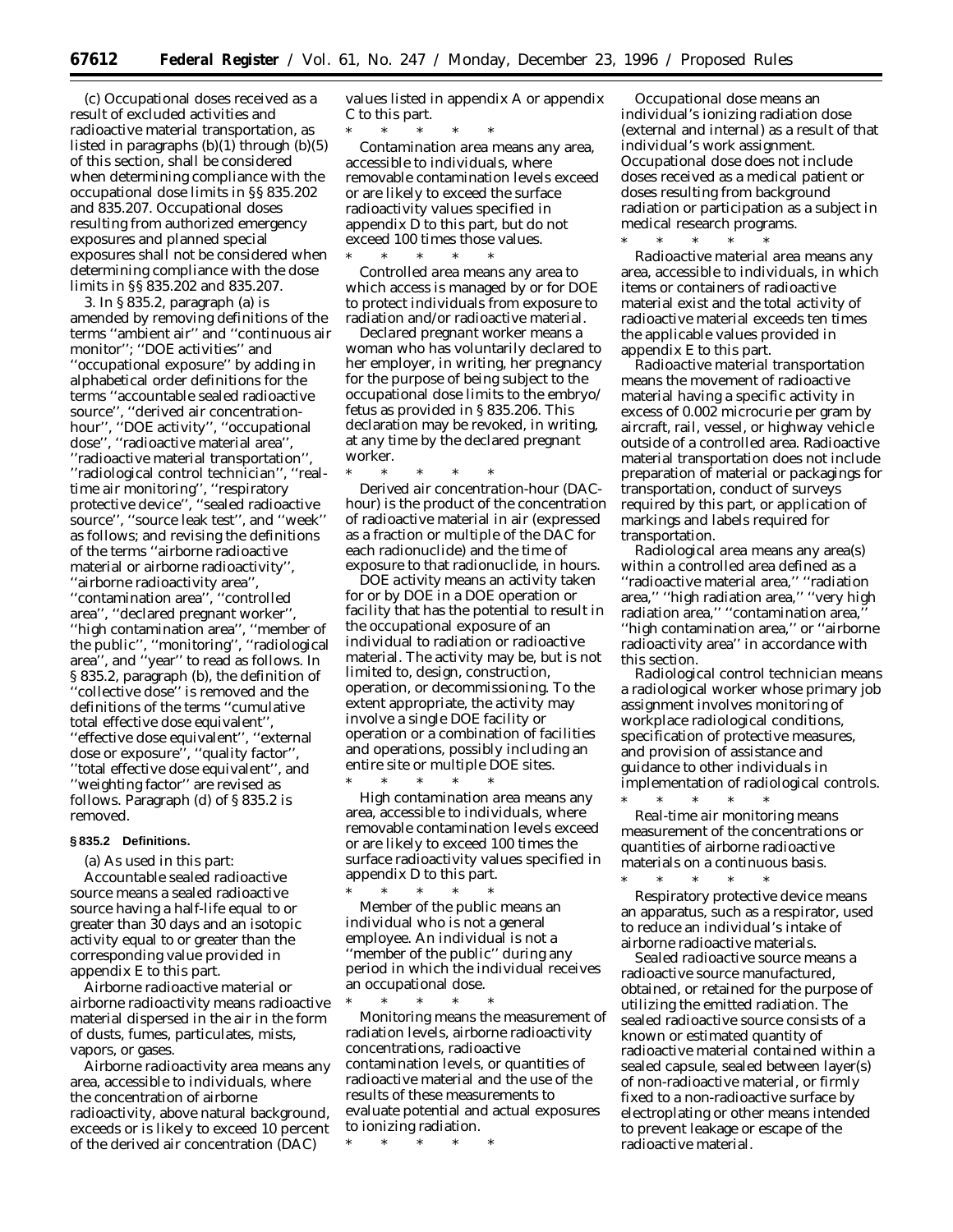*Source leak test* means a test to determine if a sealed radioactive source is leaking radioactive material.

\* \* \* \* \*

*Week* means a period of seven consecutive days beginning on Sunday.

*Year* means the period of time beginning on or near January 1 and ending on or near December 31 of that same year used to determine compliance with the provisions of this part. The starting and ending date of the year used to determine compliance may be changed provided that the change is made at the beginning of the year and that no day is omitted or duplicated in consecutive years.

(b) \* \* \*

*Cumulative total effective dose equivalent* means the sum of all total effective dose equivalent values recorded for an individual, where available, for each year occupational exposure was received, beginning January 1, 1989.

\* \* \* \* \* *Effective dose equivalent* (H<sub>E</sub>) means the summation of the products of the dose equivalent received by specified tissues of the body  $(H_T)$  and the appropriate weighting factor  $(w_T)$ —that is,  $H_E = \Sigma w_T H_T$ . It includes the dose from radiation sources internal and/or external to the body. For purposes of compliance with this part, deep dose equivalent to the whole body may be used as effective dose equivalent for external exposures. The effective dose equivalent is expressed in units of rem (or sievert).

*External dose or exposure* means that portion of the dose equivalent received from radiation sources outside the body (i.e., ''external sources'').

\* \* \* \* \*

*Quality factor* (Q) means the principal modifying factor used to calculate the dose equivalent from the absorbed dose; the absorbed dose (expressed in rad or gray) is multiplied by the appropriate quality factor.

(i) The quality factors to be used for determining dose equivalent in rem are shown below:

### QUALITY FACTORS

| <b>Radiation type</b>                                                                                                                                                                      | Quality<br>factor |
|--------------------------------------------------------------------------------------------------------------------------------------------------------------------------------------------|-------------------|
| X-rays, gamma rays, positrons,<br>electrons (including tritium beta<br>Neutrons, >10 keV<br>Protons and singly-charged par-<br>ticles of unknown energy with<br>rest mass greater than one | 3<br>10           |
| atomic mass unit                                                                                                                                                                           |                   |

QUALITY FACTORS—Continued

| Radiation type                                                                                               | Quality<br>factor |
|--------------------------------------------------------------------------------------------------------------|-------------------|
| Alpha particles and multiple-<br>charged particles (and particles<br>of unknown charge) of unknown<br>energy |                   |

When spectral data are insufficient to identify the energy of the neutrons, a quality factor of 10 shall be used.

(ii) When spectral data are sufficient to identify the energy of the neutrons, the following mean quality factor values may be used:

### QUALITY FACTORS FOR NEUTRONS

[Mean quality factors, Q (maximum value in a 30-cm dosimetry phantom), and values of neutron flux density that deliver in 40 hours, a maximum dose equivalent of 100 mrem (0.001 sievert). Where neutron energy falls between listed values, the more restrictive mean quality factor shall be used.]

| $2.5\times10^{-8}$ thermal<br>2<br>680<br>2<br>$1 \times 10^{-7}$<br>680<br>2<br>$1 \times 10^{-6}$<br>560<br>$\overline{2}$<br>$1 \times 10^{-5}$<br>560<br><br>2<br>580<br>$1 \times 10^{-4}$<br>2<br>$1 \times 10^{-3}$<br>680<br>2.5<br>700<br>$1 \times 10^{-2}$<br>7.5<br>115<br>$1 \times 10^{-1}$<br>$5 \times 10^{-1}$<br>11<br>27<br>11<br>19<br>1<br>20<br>9<br>8<br>5<br>16<br>7<br>17<br>6.5<br>17<br>7.5<br>12<br>14<br>11<br>20<br>8<br>7<br>10<br>40<br>5.5<br>11<br>60<br>$1 \times 10^{2}$<br>4<br>14<br>$2\times10^2$<br>3.5<br>13<br>$3 \times 10^{2}$<br>3.5<br>11<br>$4 \times 10^{2}$<br>3.5<br>10 | Neutron energy<br>(MeV) | Mean<br>quality<br>factor | Neutron<br>flux den-<br>sity<br>$(cm-2s-1)$ |
|---------------------------------------------------------------------------------------------------------------------------------------------------------------------------------------------------------------------------------------------------------------------------------------------------------------------------------------------------------------------------------------------------------------------------------------------------------------------------------------------------------------------------------------------------------------------------------------------------------------------------|-------------------------|---------------------------|---------------------------------------------|
|                                                                                                                                                                                                                                                                                                                                                                                                                                                                                                                                                                                                                           |                         |                           |                                             |
|                                                                                                                                                                                                                                                                                                                                                                                                                                                                                                                                                                                                                           |                         |                           |                                             |
|                                                                                                                                                                                                                                                                                                                                                                                                                                                                                                                                                                                                                           |                         |                           |                                             |
|                                                                                                                                                                                                                                                                                                                                                                                                                                                                                                                                                                                                                           |                         |                           |                                             |
|                                                                                                                                                                                                                                                                                                                                                                                                                                                                                                                                                                                                                           |                         |                           |                                             |
|                                                                                                                                                                                                                                                                                                                                                                                                                                                                                                                                                                                                                           |                         |                           |                                             |
|                                                                                                                                                                                                                                                                                                                                                                                                                                                                                                                                                                                                                           |                         |                           |                                             |
|                                                                                                                                                                                                                                                                                                                                                                                                                                                                                                                                                                                                                           |                         |                           |                                             |
|                                                                                                                                                                                                                                                                                                                                                                                                                                                                                                                                                                                                                           |                         |                           |                                             |
|                                                                                                                                                                                                                                                                                                                                                                                                                                                                                                                                                                                                                           |                         |                           |                                             |
|                                                                                                                                                                                                                                                                                                                                                                                                                                                                                                                                                                                                                           |                         |                           |                                             |
|                                                                                                                                                                                                                                                                                                                                                                                                                                                                                                                                                                                                                           |                         |                           |                                             |
|                                                                                                                                                                                                                                                                                                                                                                                                                                                                                                                                                                                                                           |                         |                           |                                             |
|                                                                                                                                                                                                                                                                                                                                                                                                                                                                                                                                                                                                                           |                         |                           |                                             |
|                                                                                                                                                                                                                                                                                                                                                                                                                                                                                                                                                                                                                           |                         |                           |                                             |
|                                                                                                                                                                                                                                                                                                                                                                                                                                                                                                                                                                                                                           |                         |                           |                                             |
|                                                                                                                                                                                                                                                                                                                                                                                                                                                                                                                                                                                                                           |                         |                           |                                             |
|                                                                                                                                                                                                                                                                                                                                                                                                                                                                                                                                                                                                                           |                         |                           |                                             |
|                                                                                                                                                                                                                                                                                                                                                                                                                                                                                                                                                                                                                           |                         |                           |                                             |
|                                                                                                                                                                                                                                                                                                                                                                                                                                                                                                                                                                                                                           |                         |                           |                                             |
|                                                                                                                                                                                                                                                                                                                                                                                                                                                                                                                                                                                                                           |                         |                           |                                             |
|                                                                                                                                                                                                                                                                                                                                                                                                                                                                                                                                                                                                                           |                         |                           |                                             |

# \* \* \* \* \*

*Total effective dose equivalent* (TEDE) means the sum of the effective dose equivalent (for external exposures) and the committed effective dose equivalent (for internal exposures).

*Weighting factor*  $(w_T)$  means the fraction of the overall health risk, resulting from uniform, whole body irradiation, attributable to specific tissue (T). The dose equivalent to tissue,  $H_T$ , is multiplied by the appropriate weighting factor to obtain the dose equivalent to that tissue. The weighting factors are as follows:

### WEIGHTING FACTORS FOR VARIOUS ORGANS AND TISSUES

| Organs or tissues, T                  | Weighting<br>factor, $w_T$ |
|---------------------------------------|----------------------------|
|                                       | 0.25<br>0.15               |
| Red bone marrow                       | 0.12                       |
|                                       | 0.12<br>0.03               |
| Bone surfaces                         | 0.03                       |
| Remainder1<br>Whole body <sup>2</sup> | 0.30<br>1.00               |
|                                       |                            |

1 ''Remainder'' means the five other organs or tissues with the highest dose (e.g., liver, kidney, spleen, thymus, adrenal, pancreas, stomach, small intestine, and upper large intestine). The weighting factor for each remaining organ or tissue is 0.06. 2For the case of uniform external irradiation

of the whole body, a weighting factor  $(w_T)$ <br>equal to 1 may be used in determination of the effective dose equivalent.

\* \* \* \* \*

# **§ 835.4 [Amended]**

4. Section 835.4 is amended by adding ''roentgen,'' after ''rad,'' in the first sentence and removing the last sentence.

### **Subpart B—Radiation Protection Programs**

5. Section 835.101 is amended by revising paragraph (f) to read as follows, removing paragraph (g), and redesignating paragraphs (h), (i), and (j) as (g), (h), and (i) respectively; in paragraph (d), the reference to 'S  $835.101(i)$ " is changed to ''§ 835.101(h)''.

# **§ 835.101 Radiation protection programs.** \* \* \* \* \*

(f) The RPP shall include plans, schedules, and other measures for achieving compliance with regulations of this part. Unless otherwise specified, compliance with amendments to this part shall be achieved no later than 180 days following approval of the revised RPP by DOE. Compliance with the requirements of § 835.402(d) for radiobioassay program accreditation must be achieved no later than January 1, 2000.

\* \* \* \* \*

6. Section 835.102 is revised to read as follows:

#### **§ 835.102 Internal audits**

Internal audits of the radiation protection program, including examination of program content and implementation, shall be conducted through a process that ensures that all functional elements are reviewed no less frequently than every 36 months.

7. Section 835.202 is amended by revising the section heading, revising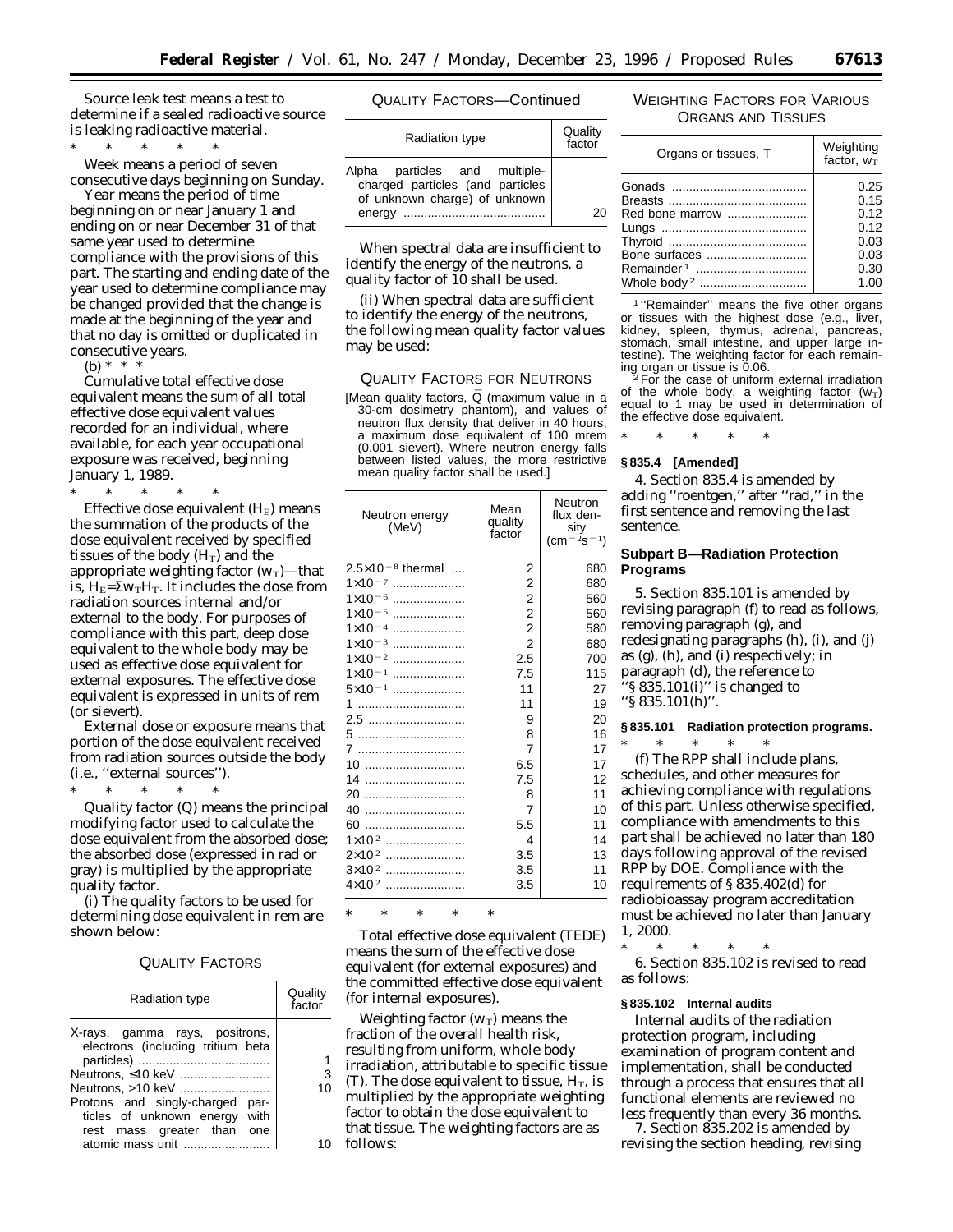the introductory text of paragraph (a), and revising paragraphs (b) and (c) to read as follows:

### **§ 835.202 Occupational dose limits for general employees.**

(a) The occupational exposure to general employees resulting from DOE activities, other than planned special exposures under § 835.204 and emergency exposures conducted in compliance with DOE Orders for emergency operations, shall be controlled so the following limits from all occupational doses are not exceeded in a year:

\* \* \* \* \*

(b) All occupational doses received during the current year, except doses resulting from planned special exposures under § 835.204 and emergency exposures conducted in compliance with DOE Orders for emergency operations, shall be included when demonstrating compliance with §§ 835.202(a) and 835.207.

(c) Exposures from background, therapeutic and diagnostic medical radiation, and participation as a subject in medical research programs shall not be included in dose records or in the assessment of compliance with the occupational dose limits.

8. Section 835.203 is amended by revising the section heading and paragraph (a) to read as follows and by removing paragraph (c):

### **§ 835.203 Combining internal and external dose equivalents.**

(a) For individuals monitored in accordance with § 835.402 (a) and (c), the total effective dose equivalent during a year shall be determined by summing the effective dose equivalent from external exposures and the committed effective dose equivalent from intakes during the year. For individual monitoring that is performed, but not required by either § 835.402(a) or § 835.402(c) (non-mandatory monitoring), summing of the external and internal doses is required only when the dose determined by the nonmandatory monitoring exceeds the associated monitoring threshold established in § 835.402(a) or § 835.402(c).

\* \* \* \* \* 9. Section 835.204 is amended by revising paragraphs  $(a)(3)$ ,  $(c)(1)$ ,  $(c)(2)$ and (d) to read as follows:

### **§ 835.204 Planned special exposures.**

 $(a) * * * *$ 

(3) Joint written approval is received from the appropriate DOE Headquarters program office and the Secretarial

Officer responsible for environment, safety and health matters.

\* \* \* \* \*  $(c) * * * *$ 

(1) In a year, the numerical value of the dose limits established in § 835.202; or

(2) Over the individual's lifetime, five times the numerical value of the dose limits established in § 835.202.

(d) Prior to a planned special exposure, written consent shall be obtained from each individual involved. Each such written consent shall include:

(1) The purpose of the planned operations and procedures to be used;

(2) The estimated doses and associated potential risks and specific radiological conditions and other hazards which might be involved in performing the task; and

(3) Instructions on the measures to be taken to keep the dose ALARA considering other risks that may be present.

\* \* \* \* \* 10. Section 835.207 is revised to read as follows:

### **§ 835.207 Occupational dose limits for minors.**

No minor shall be occupationally exposed to radiation and/or radioactive material during direct on-site access at a DOE site or facility in excess of 0.1 rem (0.001 sievert) total effective dose equivalent or be occupationally exposed in excess of 10 percent of the limits for general employees specified in § 835.202(a) (2), (3), and (4) in a year.

11. Section 835.208 is revised to read as follows:

### **§ 835.208 Limits for members of the public entering a controlled area.**

No member of the public shall be exposed to radiation and/or radioactive material during access to the controlled area at a DOE site or facility in excess of 0.1 rem (0.001 sievert) total effective dose equivalent in a year.

#### **§ 835.209 [Amended]**

12. Section 835.209 is amended by removing paragraph (b) and redesignating paragraph (c) as (b).

### **Subpart E—Monitoring in the Workplace**

13. Section 835.401 is amended by revising the introductory text of paragraphs (a) and (c) and paragraph  $(c)(1)$  to read as follows:

#### **§ 835.401 General requirements.**

(a) Monitoring and surveys shall be performed to:

\* \* \* \* \*

(c) Instruments and equipment used for monitoring and surveys shall be:

(1) Periodically maintained and calibrated on an established frequency of at least once every twelve months;<br>\* \* \* \* \* \* \*  $*$ 

14. Section § 835.402 is revised to read as follows:

#### **§ 835.402 Individual monitoring.**

(a) For the purpose of monitoring individual exposures to external radiation, personnel dosimeters shall be provided to and used by:

(1) Radiological workers who, under typical conditions, are likely to receive one or more of the following:

(i) A deep dose equivalent to any portion of the whole body of 0.1 rem (0.001 sievert) or more in a year;

(ii) A shallow dose equivalent to the skin or to any extremity of 5 rems (0.05 sievert) or more in a year;

(iii) A lens of the eye dose equivalent of 1.5 rems (0.015 sievert) or more in a year;

(2) Declared pregnant workers who are likely to receive from external sources a dose equivalent to the embryo/fetus in excess of 10 percent of the applicable limit in § 835.206;

(3) Occupationally exposed minors likely to receive a dose in excess of 50 percent of the applicable limits in § 835.207 in a year from external sources;

(4) Members of the public entering a controlled area likely to receive a dose in excess of 50 percent of the limit in § 835.208 in a year from external sources; or

(5) Individuals entering a high or very high radiation area.

(b) External dose monitoring programs shall be adequate to demonstrate compliance with the dose limits established in subpart C of this part. Except as provided in paragraph (e) of this section, personnel dosimetry programs implemented to demonstrate compliance with § 835.402(a) shall:

(1) Be accredited in accordance with the DOE Laboratory Accreditation Program for Personnel Dosimetry; or,

(2) Be excepted from accreditation in accordance with the DOE Laboratory Accreditation Program for Personnel Dosimetry.

(c) For the purpose of monitoring individual exposures to internal radiation, internal dosimetry programs (including routine bioassay programs) shall be conducted for:

(1) Radiological workers who, under typical conditions, are likely to receive 0.1 rem (0.001 sievert) or more committed effective dose equivalent from all occupational radionuclide intakes in a year;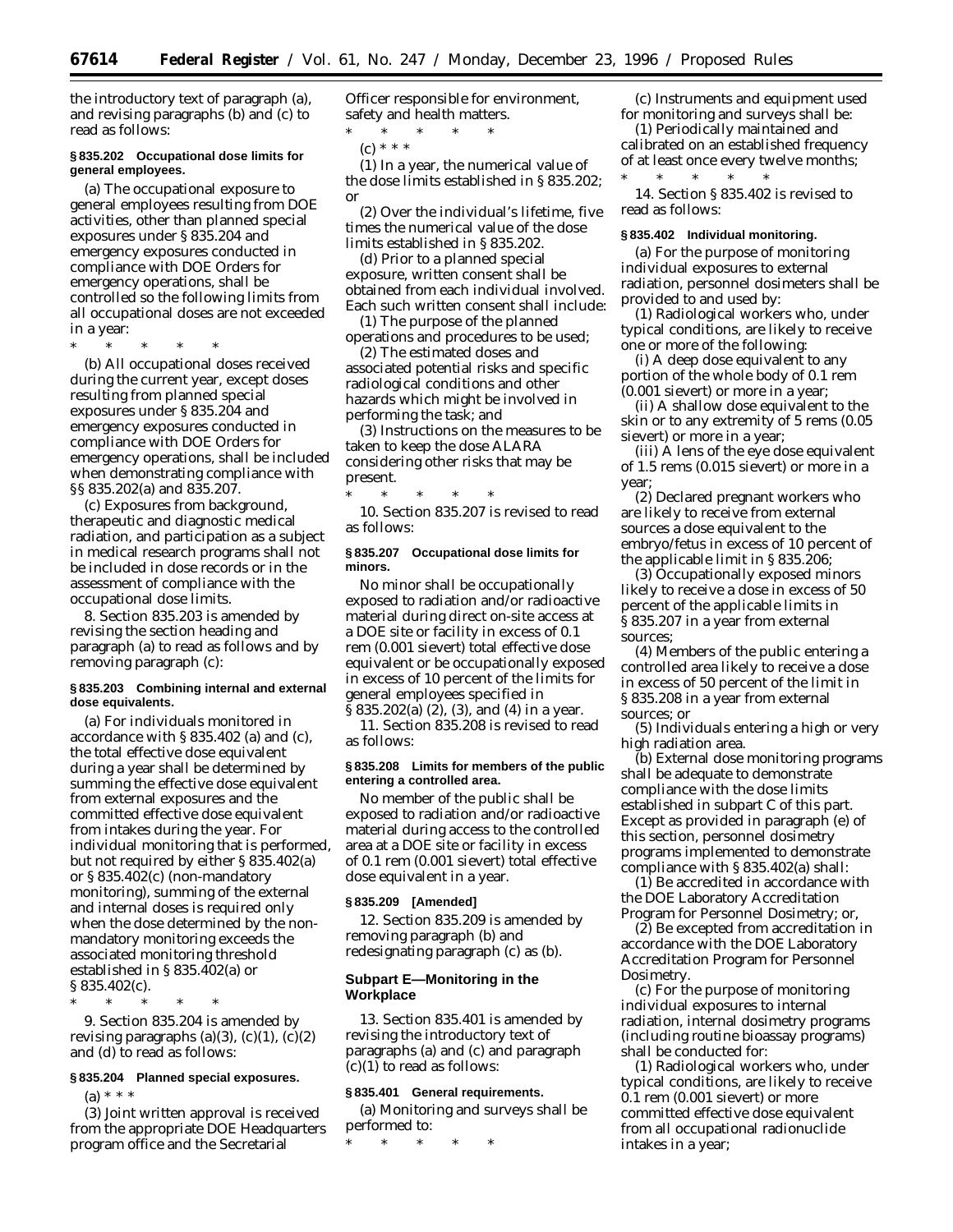(2) Declared pregnant workers likely to receive an intake resulting in a dose equivalent to the embryo/fetus in excess of 10 percent of the limit stated in § 835.206;

(3) Occupationally exposed minors who are likely to receive a committed effective dose equivalent in excess of 50 percent of the applicable limit stated in § 835.207 from all radionuclide intakes in a year; or

(4) Members of the public entering a controlled area likely to receive a committed effective dose equivalent in excess of 50 percent of the limit stated in § 835.208 from all radionuclide intakes in a year.

(d) Internal dose monitoring programs shall be adequate to demonstrate compliance with the dose limits established in subpart C of this part. Except as provided in paragraph (e) of this section, radiobioassay programs implemented to demonstrate compliance with § 835.402(c) shall:

(1) Be accredited in accordance with the DOE Laboratory Accreditation Program for Radiobioassay; or

(2) Be excepted from accreditation in accordance with the DOE Laboratory Accreditation Program for Radiobioassay.

(e) Personnel Dosimetry or Radiobioassay Programs implemented to demonstrate compliance with § 835.402(a) or § 835.402(c) respectively, that do not comply with the DOE Laboratory Accreditation Program Administration Technical Standard (latest version) require the approval of the Secretarial Officer responsible for environment, safety and health matters. Approval may be given if such programs demonstrate performance equivalent to that of programs accredited under the applicable DOE Laboratory Accreditation Program.

15. Section 835.403 is revised to read as follows:

### **§ 835.403 Air monitoring.**

Monitoring of airborne radioactivity concentrations shall be performed in accordance with the provisions of this section.

(a) Air sampling shall be performed:

(1) Where an individual is likely to receive an exposure of 40 or more DAChours in a year. Samples representative of air inhaled by workers shall be taken as necessary to detect and evaluate the level or concentration of airborne radioactive material at work locations; or

(2) Where respiratory protective devices for protection against airborne radionuclides have been prescribed.

(b) Real-time air monitoring shall be performed where unexpected increases

in airborne radioactivity levels are likely to result in an exposure to an individual exceeding 40 DAC-hours in one week.

(c) For the airborne radioactive material that could be encountered, realtime air monitors shall have alarm capability and sufficient sensitivity to alert potentially exposed individuals that immediate action is necessary in order to minimize or terminate inhalation exposures.

16. Section 835.404 is amended by revising paragraphs (d) and (f) to read as follows:

### **§ 835.404 Radioactive contamination control and monitoring.**

\* \* \* \* \* (d) Areas accessible to individuals where the measured total contamination levels exceed the total surface radioactivity values specified in appendix D to this part, but the removable contamination levels are less than the removable surface radioactivity values specified in appendix D to this part, shall be controlled as follows when located outside of radiological areas:

(1) The area shall be routinely surveyed to ensure the removable contamination level remains below the values specified in appendix D to this part;

(2) The area shall be conspicuously marked to warn individuals of the contaminated status; and

(3) Written procedures shall be established and implemented to prevent unplanned or uncontrolled removal of the radioactive material.

\* \* \* \* \* (f) Appropriate monitoring to detect the presence of contamination shall be performed by individuals exiting radiological areas established to control removable contamination and/or airborne radioactivity.

\* \* \* \* \* 17. Section 835.405 is added to subpart E to read as follows:

### **§ 835.405 Receipt of radioactive packages.**

(a) If packages containing quantities of radioactive material in excess of a Type A quantity (as defined in 10 CFR 71.4) are expected to be received, arrangements shall be made to either:

(1) Take possession of the package when the carrier offers it for delivery; or

(2) Receive notification as soon as practicable after arrival of the package at the carrier's terminal and to take possession of the package expeditiously after receiving notification.

(b) External surfaces of packages known to contain radioactive material shall be surveyed for radioactive contamination if the package:

(1) Is labeled with a Radioactive White I, Yellow II, or Yellow III label (as specified in 49 CFR 172.403 and 172.436–440); or

(2) Has been transported as low specific activity material on an exclusive use vehicle (as these terms are defined in 10 CFR 71.4); or

(3) Has evidence of degradation, such as packages that are crushed, wet, or damaged.

(c) External surfaces of packages known to contain radioactive material shall be surveyed for radiation levels if the package:

(1) Is labeled with a Radioactive White I, Yellow II, or Yellow III label (as specified 49 CFR 172.403 and 172.436– 440) and contains a Type A (as defined in 10 CFR 71.4) or greater quantity of radioactive material; or

(2) Has been transported as low specific activity material on an exclusive use vehicle (as these terms are defined in 10 CFR 71.4); or

(3) Has evidence of degradation, such as packages that are crushed, wet, or damaged.

(d) The surveys required by paragraphs (b) and (c) of this section shall be performed as soon as practicable after receipt of the package, but not later than 3 hours after the package is received if it is received during normal working hours, or not later than 3 hours from the beginning of the next working day if it is received after working hours.

(e) Surveys of received packages for radioactive contamination are not necessary if the package contains only special form (as defined in 10 CFR 71.4) or gaseous radioactive material.

(f) Written procedures for safely opening packages in which radioactive material is received shall be established and implemented. These procedures shall give due consideration to special instructions for the type of package being opened.

### **Subpart F—Entry Control Program**

18. Section 835.501 is amended by revising paragraph (d), redesignating paragraph (e) as paragraph (f), and adding a new paragraph (e) to read as follows:

### **§ 835.501 Radiological areas.**

\* \* \* \* \* (d) Written procedures shall be established and implemented as necessary to demonstrate compliance with the provisions of this subpart. The procedures shall include actions required to ensure the effectiveness and operability of barricades, devices, alarms, and locks.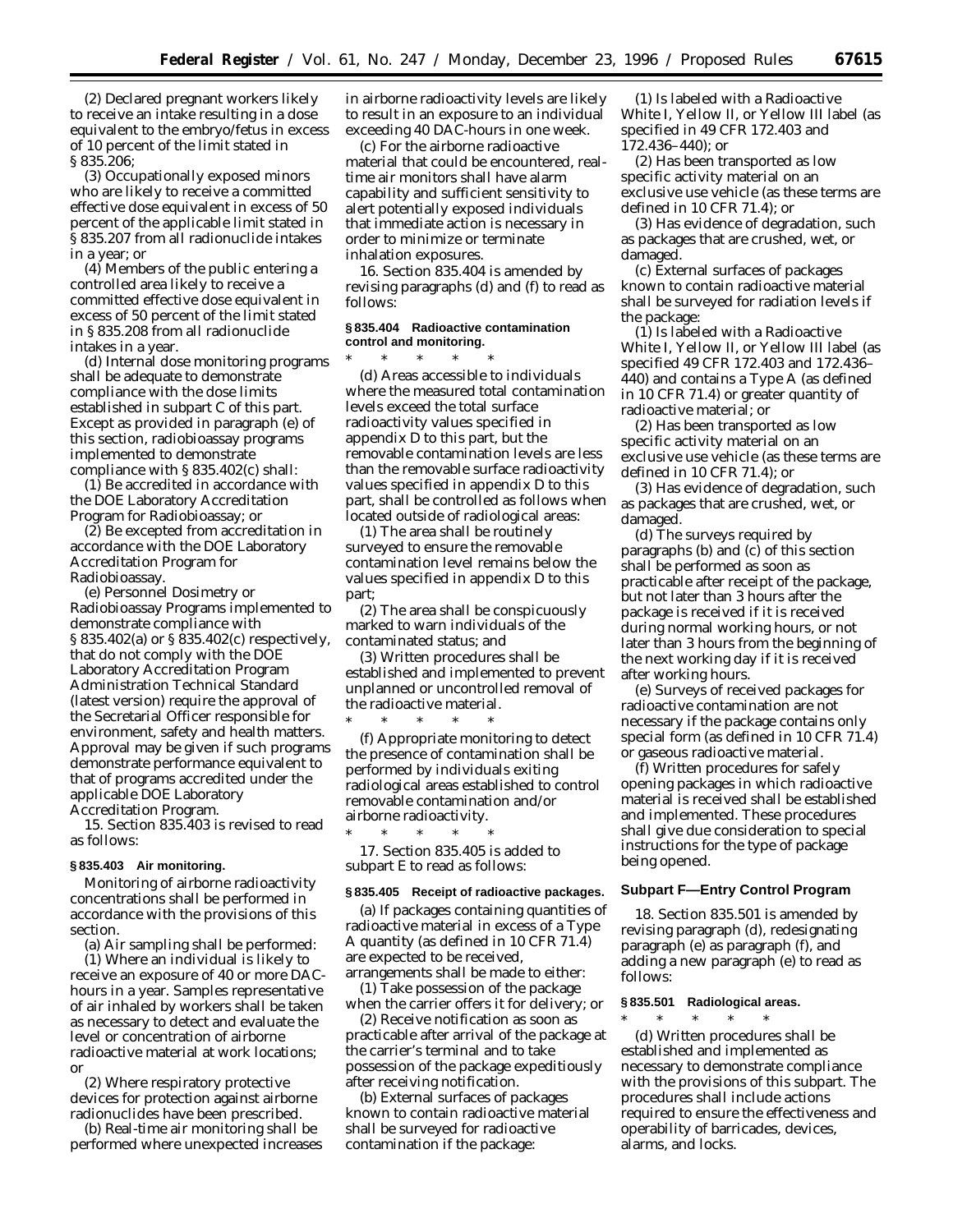(e) Written authorizations shall be required to control entry into and perform work within radiological areas. These authorizations shall specify radiation protection measures commensurate with the existing and potential hazards.

\* \* \* \* \* 19. In § 835.502, paragraphs (a), (b), and (c) are redesignated as paragraphs (b), (c), and (d) respectively; the paragraph heading of redesignated paragraph (b) is revised to read ''Physical controls''; and new paragraph (a) is added and redesignated paragraph (c) is revised as follows:

### **§ 835.502 High and very high radiation areas.**

(a) The following measures shall be implemented for each entry into a high radiation area:

(1) The area shall be surveyed as necessary during access to determine the exposure rates to which the individual is exposed; and

(2) Each individual shall be provided a supplemental dosimetry device capable of providing an immediate indication of the individual's integrated dose during the entry.

\* \* \* \* \*

(c) *Very high radiation areas.* In addition to the above requirements, additional measures shall be implemented to ensure individuals are not able to gain access to very high radiation areas.

### **Subpart G—Posting and Labeling**

20. Section 835.601 is revised to read as follows:

### **§ 835.601 General requirements.**

(a) Areas shall be posted in accordance with this subpart to provide warning to individuals of the presence, or potential presence, of radiation or radioactive materials.

(b) Except as provided in § 835.602(b), postings and labels required by this subpart shall include the standard radiation warning trefoil in black or magenta imposed upon a yellow background.

(c) Signs required by this subpart shall be clearly and conspicuously posted and may include radiological protection instructions.

(d) The posting and labeling requirements in this subpart may be modified to reflect the special considerations of DOE activities conducted at private residences or businesses. Such modifications shall provide the same level of protection to individuals as the existing provisions in this subpart.

21. Section 835.602 is amended by revising paragraph (a) to read as follows:

#### **§ 835.602 Controlled areas.**

(a) Each access point to a controlled area (as defined in § 835.2) shall be posted whenever radiological areas exist in the area. Individuals who enter only the controlled area without entering radiological areas are not expected to receive a total effective dose equivalent of more than 100 mrem (0.001 sievert) in a year.

\* \* \* \* \* 22. Section 835.603 is revised to read as follows:

#### **§ 835.603 Radiological areas.**

Each access point to a radiological area (as defined in § 835.2) shall be posted with conspicuous signs bearing the wording provided in this section.

(a) *Radiation Area.* The words ''Caution, Radiation Area'' shall be posted at each radiation area.

(b) *High Radiation Area.* The words ''Caution, High Radiation Area'' or ''Danger, High Radiation Area'' shall be posted at each high radiation area.

(c) *Very High Radiation Area.* The words ''Grave Danger, Very High Radiation Area'' shall be posted at each very high radiation area.

(d) *Airborne Radioactivity Area.* The words ''Caution, Airborne Radioactivity Area'' or ''Danger, Airborne Radioactivity Area'' shall be posted at each airborne radioactivity area.

(e) *Contamination Area.* The words ''Caution, Contamination Area'' shall be posted at each contamination area.

(f) *High Contamination Area.* The words ''Caution, High Contamination Area'' or ''Danger, High Contamination Area'' shall be posted at each high contamination area.

(g) *Radioactive Material Area.* The words ''Caution, Radioactive Material(s)'' or ''Danger, Radioactive Material(s)'' shall be posted at each radioactive material area.

23. Section 835.604 is added to subpart G to read as follows:

#### **§ 835.604 Exceptions to posting requirements.**

(a) Areas may be excepted from the posting requirements of § 835.603 for periods of less than 8 continuous hours when placed under continuous observation and control of an individual knowledgeable of, and empowered to implement, required access and exposure control measures.

(b) The following areas are excepted from the radioactive material area posting requirements of § 835.603(g):

(1) Areas posted in accordance with § 835.603(a) through (f); and

(2) Areas in which each item or container of radioactive material is clearly and adequately labeled such that individuals entering the area are made aware of the hazard.

(c) Areas containing only packages received from radioactive material transportation need not be posted in accordance with § 835.603 until the packages are surveyed in accordance with § 835.405.

24. Section 835.605 is added to subpart G to read as follows:

#### **§ 835.605 Labeling items and containers.**

Except as provided in § 835.606, each item or container of radioactive material shall bear a durable, clearly visible label bearing the standard radiation warning trefoil and the words ''Caution, Radioactive Material'' or ''Danger, Radioactive Material.'' The label shall also provide sufficient information to permit individuals handling or using the items or containers, or working in the vicinity of the items or containers, to take precautions to avoid or minimize exposures.

25. Section 835.606 is added to subpart G to read as follows:

### **§ 835.606 Exceptions to labeling requirements.**

Items and containers are excepted from the radioactive material labeling requirements of § 835.605 when:

(a) Used, handled, or stored in areas posted and controlled in accordance with §§ 835.603 and 835.604 and sufficient information is provided to permit individuals to take appropriate protective actions; or

(b) The quantity of radioactive material is below the values specified in appendix E to this part; or

(c) Packaged, labeled, and marked in accordance with the regulations of the Department of Transportation or corresponding DOE Orders; or

(d) Accessible only to individuals authorized to handle or use them, or to work in the vicinity; or

(e) Installed in manufacturing or process equipment, such as reactor components, piping, and tanks.

#### **Subpart H—Records**

26. Section 835.702 of subpart H, paragraphs (b), (c), (d), and (e) are revised to read as follows:

### **835.702 Individual monitoring records.**

\* \* \* \* \* (b) The results of individual external and internal dose monitoring that is performed, but not required by § 835.402, shall be recorded if the resulting doses exceed the monitoring thresholds of § 835.402(a) or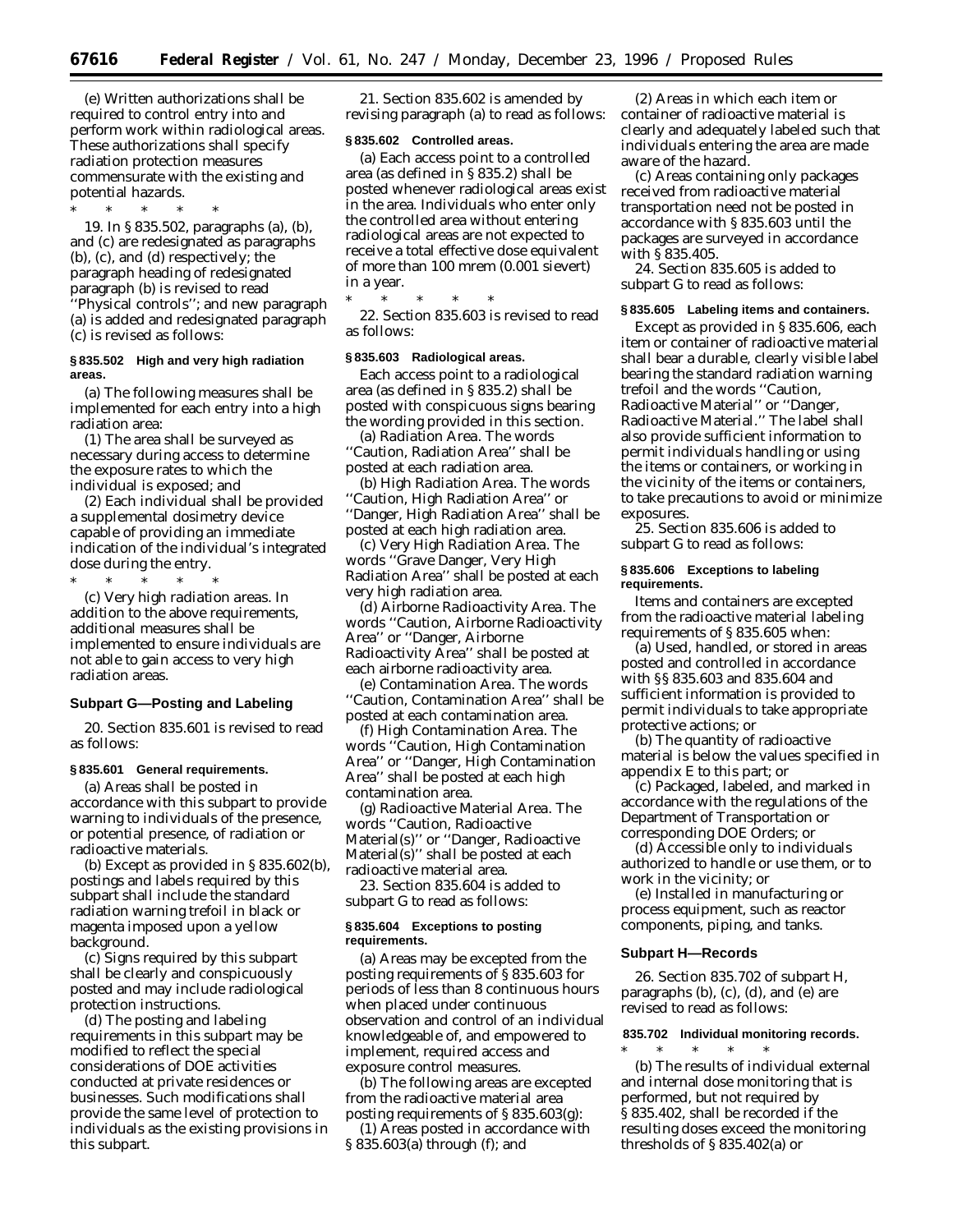§ 835.402(c). Recording of the nonuniform shallow dose equivalent to the skin as determined under § 835.205 is not required if the dose is less than 2 percent of the limit specified for the skin in § 835.202(a)(4).

(c) The records required by this section shall:

(1) Be sufficient to evaluate compliance with subpart C of this part;

(2) Be sufficient to provide dose information necessary to complete reports required by subpart I of this part and by DOE requirements for

occurrence reporting and processing; (3) Include the following quantities for external dose received during the year:

(i) The effective dose equivalent from external sources of radiation (deep dose equivalent may be used as effective dose equivalent for external exposure);

(ii) The lens of the eye dose equivalent;

(iii) The shallow dose equivalent to the skin; and

(iv) The shallow dose equivalent to the extremities.

(4) Include the following information for internal dose resulting from intakes received during the year:

(i) Committed effective dose equivalent;

(ii) Committed dose equivalent to any organ or tissue of concern; and

(iii) Identity of radionuclides.

(5) Include the following quantities for the summation of the external and internal dose:

(i) Total effective dose equivalent in a year;

(ii) For any organ or tissue assigned an internal dose during the year, the sum of the deep dose equivalent from external exposures and the committed dose equivalent to that organ or tissue; and

(iii) Cumulative total effective dose equivalent.

(6) Include the dose equivalent to the embryo/fetus of a declared pregnant worker.

(d) Documentation of all occupational doses received during the current year, except for doses resulting from planned special exposures under § 835.204 and emergency exposures conducted in compliance with DOE Orders for emergency operations, shall be obtained to demonstrate compliance with § 835.202(a). If complete records documenting previous occupational dose during the year cannot be obtained, a written estimate signed by the individual may be used to demonstrate compliance.

(e) For radiological workers whose occupational exposure is monitored in accordance with § 835.402, efforts shall be made to obtain complete records of prior years occupational internal and external doses. If complete records documenting prior years occupational doses cannot be obtained, a written estimate signed by the individual may be accepted.

\* \* \* \* \* 27. In § 835.703, paragraphs (b), (c) and (d)(1) are revised to read as follows:

### **§ 835.703 Monitoring and workplace records.**

\* \* \* \* \* (b) Monitoring and survey results used to determine individual occupational dose from external and internal sources;

(c) Results of surveys for the release and control of material and equipment as required by § 835.1101. These records shall describe the property, date on which the survey was performed, identity of the individual who performed the survey, type and identification number of the survey instrument used, and results of the survey; and

(d)  $* * * *$ 

(1) Instruments and equipment used for surveys and monitoring as required by § 835.401; and

\* \* \* \* \* 28. Section 835.704, paragraph (a) is amended by removing the reference to '', 835.902, and 835.903''; paragraph (b) is amended by removing the reference to '', 835.1002,''; paragraph (d) is revised and a new paragraph (f) is added as follows:

# **§ 835.704 Administrative records.**

\* \* \* \* \* (d) Written declarations of pregnancy and revocations of declarations of pregnancy shall be maintained. \* \* \* \* \*

(f) Records shall be maintained as necessary to evaluate compliance with the requirements of §§ 835.1201 and 835.1202 for sealed radioactive source written procedures, inventory, and source leak tests.

### **Subpart I—Reports to Individuals**

29. Section 835.801, paragraph (a) is revised to read as follows:

#### **§ 835.801 Reports to individuals.**

(a) Radiation exposure data for individuals monitored in accordance with § 835.402 shall be reported as specified in this section. The information shall include the data required under § 835.702(c). Each notification and report shall be in writing and include: the DOE site or facility name, the name of the

individual, and the individual's social security number, employee number, or other unique identification number.

\* \* \* \* \*

# **Subpart J—Radiation Safety Training**

30. In subpart J, § 835.901 is revised to read as follows:

#### **§ 835.901 Radiation safety training.**

(a) Radiation safety training programs shall be established as necessary to ensure compliance with the requirements of this section.

(b) Radiation safety training shall include the following topics, to the extent appropriate to each individual's prior training, anticipated and actual assignments, and degree of exposure to potential radiological hazards:

(1) Risks of exposure to radiation and radioactive materials, including prenatal radiation exposure;

(2) Basic radiological fundamentals and radiation protection concepts;

(3) Controls, limits, policies, procedures, alarms, and other measures implemented at the facility to minimize exposures to radiation and radioactive materials, including both routine and emergency actions;

(4) Individual rights and responsibilities as related to implementation of the facility radiation protection program;

(5) Individual responsibilities for implementing ALARA measures required by § 835.101; and

(6) Individual exposure reports that may be requested in accordance with § 835.801.

(c) Individuals shall complete radiation safety training before being permitted unescorted access to controlled areas and prior to receiving occupational exposure during access to controlled areas at a DOE site or facility.

(d) Each individual shall demonstrate knowledge of the radiation safety training topics established in § 835.901(b), commensurate with the hazards in the area and required controls, by successful completion of an examination and performance demonstrations prior to being permitted unescorted access to radiological areas and prior to performing unescorted assignments as a radiological worker.

(e) Each radiological control technician shall demonstrate knowledge of the radiation safety training topics established in § 835.901(b), commensurate with the hazards and required controls, by successful completion of an examination and performance demonstrations prior to performing unescorted assignments.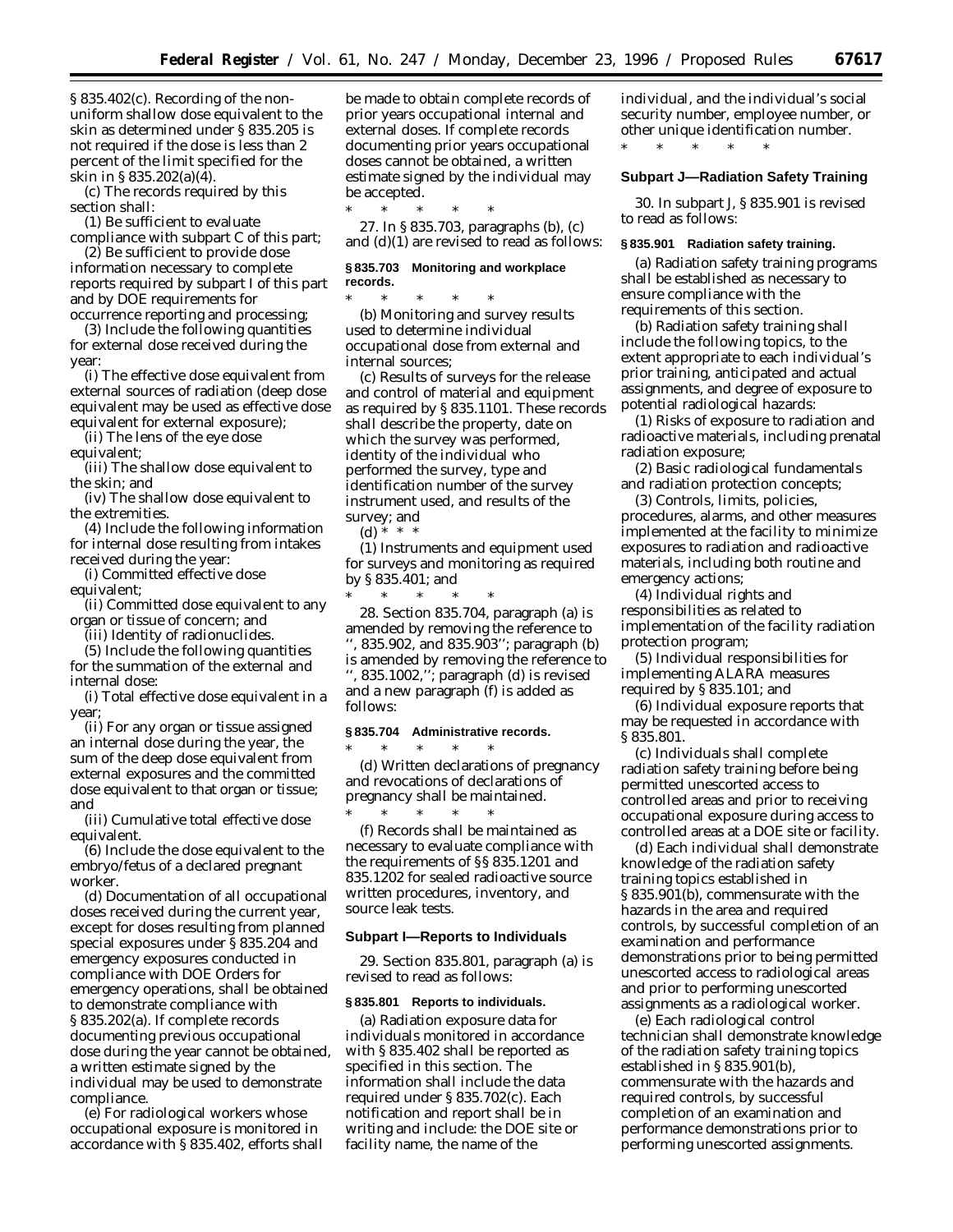(f) Where an escort is required in accordance with paragraph (c), (d), or (e) of this section, the escort shall:

(1) Have completed required training, examinations, and performance demonstrations for the area to be entered and the work to be performed; and

(2) Ensure that all escorted individuals comply with the documented radiation protection program.

(g) Retraining shall be provided to individuals when there is a significant change to radiation protection policies and procedures that may affect the individual and at intervals not to exceed 24 months. Retraining provided for individuals subject to the requirements of § 835.901(d) and (e) shall include successful completion of an examination.

### **§§ 835.902 and 835.903 [Removed and Reserved]**

31. Sections 835.902 and 835.903 of subpart J are removed and reserved.

### **Subpart K—Design and Control**

32. In § 835.1001, paragraph (a), the phrase in the first sentence ''facility and equipment design'' is revised to read ''physical design features'' and paragraph (c) is added as follows:

# **§ 835.1001 Design and control.**

\* \* \* \* \* (c) During the design of new facilities or modification of existing facilities:

(1) Optimization methods shall be used to assure that occupational dose is maintained ALARA in developing and justifying facility design or modification and physical controls; and

(2) The design or modification of a facility and the selection of materials shall include features that facilitate operations, maintenance, decontamination, and decommissioning.

33. Section 835.1002 is removed and reserved.

### **§ 835.1002 [Removed and Reserved]**

34. Section 835.1003 is amended by revising paragraph (a)(1); removing paragraph (a)(2); and redesignating paragraph (a)(3) as paragraph (a)(2):

### **§ 835.1003 Control procedures.**

 $(a) * * * *$ 

(1) The anticipated occupational dose to general employees shall not exceed the limits established in § 835.202; and

\* \* \* \* \*

### **Subpart L—Releases of Materials and Equipment From Radiological Areas**

35. Section 835.1101 is revised to read as follows:

### **§ 835.1101 Releases of materials and equipment from radiological areas.**

The following requirements apply to the release of materials and equipment from radiological areas for use in controlled areas:

(a) Except as provided in paragraphs (b) and (c) of this section, in radiological areas established to control surface or airborne radioactive material, material and equipment shall be treated as radioactive material and shall not be released from radiological areas to controlled areas if either of the following conditions exist:

(1) Surveys of accessible surfaces show that either the total or removable contamination levels exceed the values specified in appendix D to this part; or

(2) Prior use suggests that the contamination levels on inaccessible surfaces are likely to exceed the values specified in appendix D to this part.

(b) Material and equipment exceeding the total or removable surface radioactivity values specified in appendix D to this part may be conditionally released for movement onsite from one radiological area for immediate placement in another radiological area only if appropriate surveys are performed and appropriate procedures to control the movement are established and exercised.

(c) Material and equipment with fixed contamination levels that exceed the values specified in appendix D to this part may be released for use in controlled areas outside of the radiological areas only under the following conditions:

(1) Removable contamination levels are below the values specified in appendix D to this part; and

(2) Materials are routinely surveyed and clearly marked, labeled, or tagged to alert individuals of the contaminated status; and

(3) Appropriate written procedures are established and exercised to maintain control of these items.

(d) Prior to removal of materials and equipment from radiological areas in accordance with paragraph (a) of this section, all radioactive material markings and labels shall be removed or defaced.

### **Subpart M—Sealed Radioactive Source Control**

36. Subpart M is amended by adding sections 835.1201 and 835.1202 as follows:

### **§ 835.1201 General provisions.**

(a) Written procedures shall be established and implemented to control accountable sealed radioactive sources.

(b) Accountable sealed radioactive sources, or their storage containers or devices, shall be labeled in accordance with § 835.605. Such labels are exempt from the design and color specifications of § 835.601(b).

### **§ 835.1202 Inventories and leak tests.**

(a) Each accountable sealed radioactive source shall be inventoried at intervals not to exceed six months. This inventory shall:

(1) Establish the physical location of each accountable sealed radioactive source;

(2) Verify the presence and adequacy of associated postings and labels; and

(3) Establish the adequacy of storage locations, containers, and devices.

(b) Except for sealed sources consisting solely of gaseous radioactive material or tritium, each accountable sealed radioactive source having an activity in excess of 0.005 µCi shall be subject to a source leak test upon receipt, when damage is suspected, and at intervals not to exceed six months. Source leak tests shall be capable of detecting radioactive material leakage equal to or exceeding 0.005 µCi.

(c) Notwithstanding the requirements of paragraph (b) of this section, an accountable sealed radioactive source is not subject to periodic source leak testing if that source has been removed from service. Such sources shall be stored in a controlled location, subject to periodic inventory as required by paragraph (a) of this section, and subject to source leak testing prior to being returned to service.

(d) Notwithstanding the requirements of paragraph (b) of this section, an accountable sealed radioactive source is not subject to periodic inventory and source leak testing if that source is located in an area that is unsafe for human entry.

(e) An accountable sealed radioactive source found to be leaking radioactive material shall be controlled in a manner that prevents the escape of radioactive material to the workplace.

37. In § 835.1301, paragraphs (b) and (d) are amended by removing the phrase ''or 835.205'' and the introductory text of paragraph (a) is revised as follows:

### **§ 835.1301 General provisions.**

(a) A general employee whose occupational dose has exceeded the numerical value of any of the limits specified in § 835.202 as a result of an accident or emergency may be permitted to return to work in radiological areas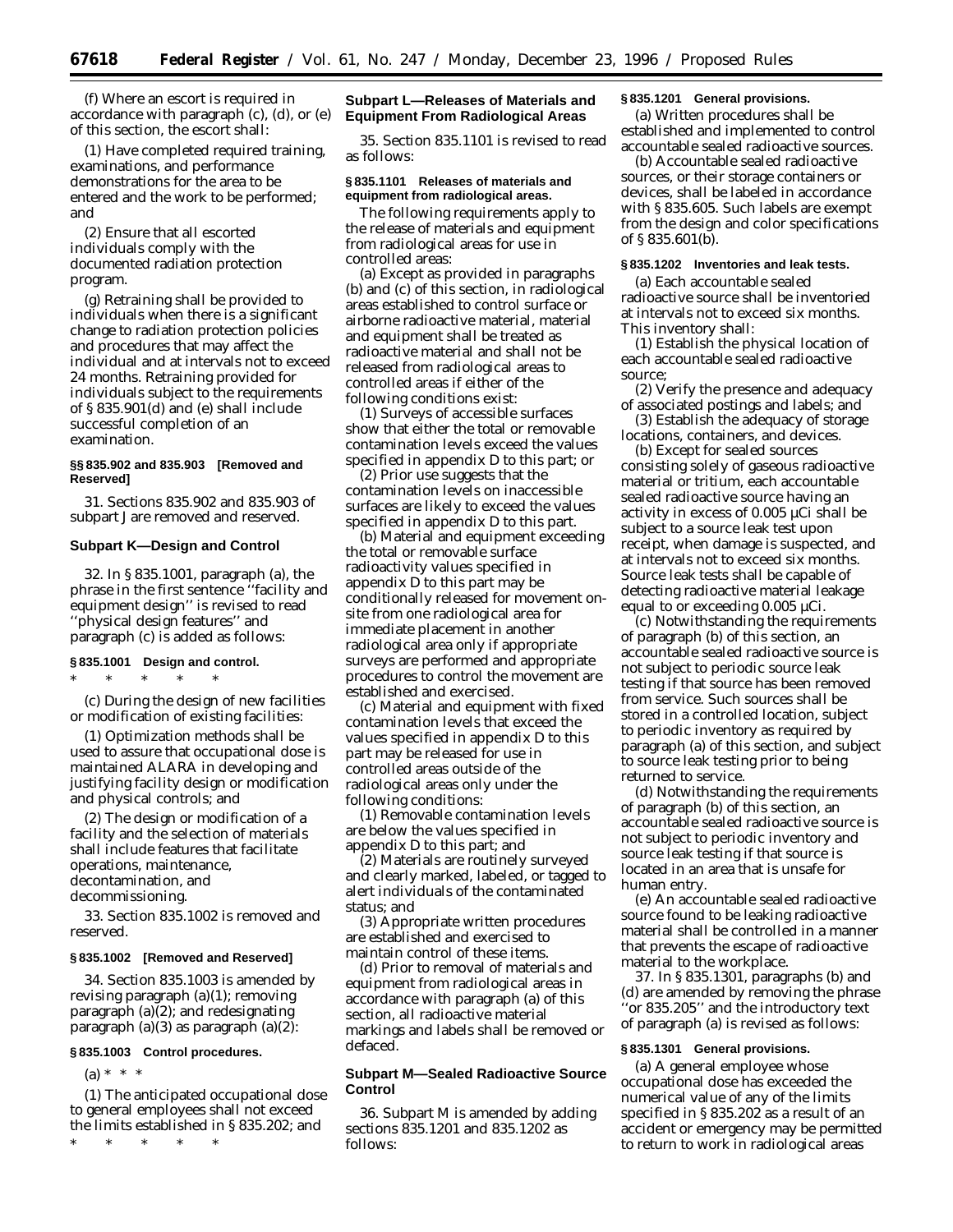during the current year providing that all of the following conditions are met: \* \* \* \* \*

38. Section 835.1302, paragraph (c) is revised to read as follows, paragraph (d) is removed, and paragraph (e) is redesignated as (d) and revised to read as follows:

### **§ 835.1302 Emergency exposure situations.**

\* \* \* \* \* (c) No individual shall be required to perform rescue action that might involve substantial personal risk.

(d) Each individual selected shall be trained in accordance with § 835.901(d) and briefed beforehand on the known or anticipated hazards to which the individual will be subjected.

### **§ 835.1304 [Amended]**

39. In § 835.1304, paragraphs (a) and (b)(1), the word ''personnel'' is revised to read ''individuals''; in paragraph  $(b)(4)$ , the phrase "all personnel" is revised to read ''individuals''.

40. Appendix A to Part 835 is amended by removing footnote 5 and adding the following paragraph at the beginning of the introductory text:

**Appendix A to Part 835—Derived Air Concentrations (DAC) for Controlling Radiation Exposure to Workers at DOE Facilities**

The data presented in appendix A are to be used for determining individual internal doses in accordance with § 835.209, identifying the need for air monitoring in accordance with § 835.403, and identifying airborne radioactivity areas as defined in § 835.2(a).

\* \* \* \* \*

41. Appendix B to Part 835 is removed and reserved.

42. Appendix C to Part 835 is amended by removing the entries for the radionuclides Rn-220 and Rn-222 and their corresponding half-lives and air immersion DACs from the table and revising the introductory text preceding the table as follows:

**Appendix C to Part 835—Derived Air Concentration (DAC) for Workers From External Exposure During Immersion in a Contaminated Atmospheric Cloud**

a. The data presented in appendix C are to be used for identifying airborne radioactivity areas as defined in § 835.2(a), determining individual internal doses in accordance with § 835.209, and identifying the need for air monitoring in accordance with § 835.403.

b. The air immersion DAC values shown in this appendix are based on a stochastic dose limit of 5 rems (0.05 Sv) per year or a

nonstochastic (organ) dose limit of 50 rems (0.5 Sv) per year. Four columns of information are presented: (1) radionuclide; (2) half-life in units of seconds (s), minutes  $(\text{min})$ , hours  $(h)$ , days  $(d)$ , or years  $(\text{yr})$ ;  $(3)$ air immersion DAC in units of µCi/ml; and (4) air immersion DAC in units of Bq/m3. The data are listed by radionuclide in order of increasing atomic mass. The air immersion DACs were calculated for a continuous, nonshielded exposure via immersion in a semi-infinite atmospheric cloud. The DACs listed in this appendix may be modified to allow for submersion in a cloud of finite dimensions.

c. The DAC value for air immersion listed for a given radionuclide is determined either by a yearly limit on effective dose equivalent, which provides a limit on stochastic radiation effects, or by a limit on yearly dose equivalent to any organ, which provides a limit on nonstochastic radiation effects. For most of the radionuclides listed, the DAC value is determined by the yearly limit on effective dose equivalent. Thus, the few cases where the DAC value is determined by the yearly limit on shallow dose equivalent to the skin are indicated in the table by an appropriate footnote. Again, the DACs listed in this appendix account only for immersion in a semi-infinite cloud and do not account for inhalation or ingestion exposures.

d. Three classes of radionuclides are included in the air immersion DACs as described below.

(1) *Class 1.* The first class of radionuclides includes selected noble gases and short-lived activation products that occur in gaseous form. For these radionuclides, inhalation doses are negligible compared to the external dose from immersion in an atmospheric cloud.

(2) *Class 2.* The second class of radionuclides includes those for which a DAC value for inhalation has been calculated, but for which the DAC value for external exposure to a contaminated atmospheric cloud is more restrictive (i.e., results in a lower DAC value). These radionuclides generally have half-lives of a few hours or less, or are eliminated from the body following inhalation sufficiently rapidly to limit the inhalation dose.

(3) *Class 3.* The third class of radionuclides includes selected isotopes with relatively short half-lives. These radionuclides typically have half-lives that are less than 10 minutes, they do not occur as a decay product of a longer lived radionuclide, or they lack sufficient decay data to permit internal dose calculations. These radionuclides are also typified by a radioactive emission of highly intense, highenergy photons and rapid removal from the body following inhalation.

e. The DAC values are given for individual radionuclides. For known mixtures of radionuclides, determine the sum of the ratio of the observed concentration of a particular radionuclide and its corresponding DAC for all radionuclides in the mixture. If this sum exceeds unity (1), then the DAC has been exceeded. For unknown radionuclides, the most restrictive DAC (lowest value) for those

isotopes not known to be absent shall be used.

\* \* \* \* \*

43. Appendix D to part 835 is revised as follows:

### **Appendix D to Part 835—Surface Radioactivity Values**

The data presented in appendix D are to be used in identifying contamination and high contamination areas as defined in § 835.2(a), identifying the need for surface contamination monitoring and control in accordance with § 835.404, identifying the need for radioactive material controls in accordance with § 835.1101.

# SURFACE RADIOACTIVITY VALUES<sup>1</sup> [In dmp/100 cm 2]

| Radionuclide                                                                                                                                                            | Re-<br>mov-<br>able $2, 4$ | Total<br>(fixed +<br>remov-<br>able) $2, 3$ |
|-------------------------------------------------------------------------------------------------------------------------------------------------------------------------|----------------------------|---------------------------------------------|
| U-nat, U-235, U-238, and<br>associated decay prod-<br>ucts.                                                                                                             | 1,000                      | 5,000                                       |
| Transuranics, Ra-226, Ra-<br>228, Th-230, Th-228,<br>Pa-231, Ac-227, I-125, I-<br>129.                                                                                  | $20$                       | 500.                                        |
| Th-nat, Th-232, Sr-90, Ra-<br>223, Ra-224, U-232, I-<br>126, I-131, I-133.                                                                                              | 200                        | 1,000.                                      |
| Beta-gamma emitters<br>(nuclides with decay<br>modes other than alpha<br>emission or sponta-<br>neous fission) except<br>Sr-90 and others noted<br>above <sup>5</sup> . | 1,000                      | 5,000.                                      |
| Tritium and tritiated com-<br>pounds <sup>6</sup> .                                                                                                                     | 10,000                     | N/A.                                        |

<sup>1</sup>The values in this appendix, with the exception noted in footnote 6, apply to radioactive contamination deposited on, but not incorporated into the interior of, the contaminated item. Where surface contamination by both alpha- and beta-gamma-emitting nuclides exists, the limits established for alpha- and beta-gamma-emitting nuclides apply independently.

2As used in this table, dpm (disintegrations per minute) means the rate of emission by radioactive material as determined by correcting the counts per minute observed by an appropriate detector for background, efficiency, and geometric factors associated with the instrumentation.

<sup>3</sup>The levels may be averaged over one square meter provided the maximum surface activity in any area of 100 cm2 is less than three times the value specified. For purposes of averaging, any square meter of surface shall be considered to be above the surface radioactivity value if: (1) from measurements of a representative number of sections it is determined that the average contamination level exceeds the applicable value; or (2) it is determined that the sum of the activity of all isolated spots or particles in any 100 cm<sup>2</sup> area exceeds three times the applicable value.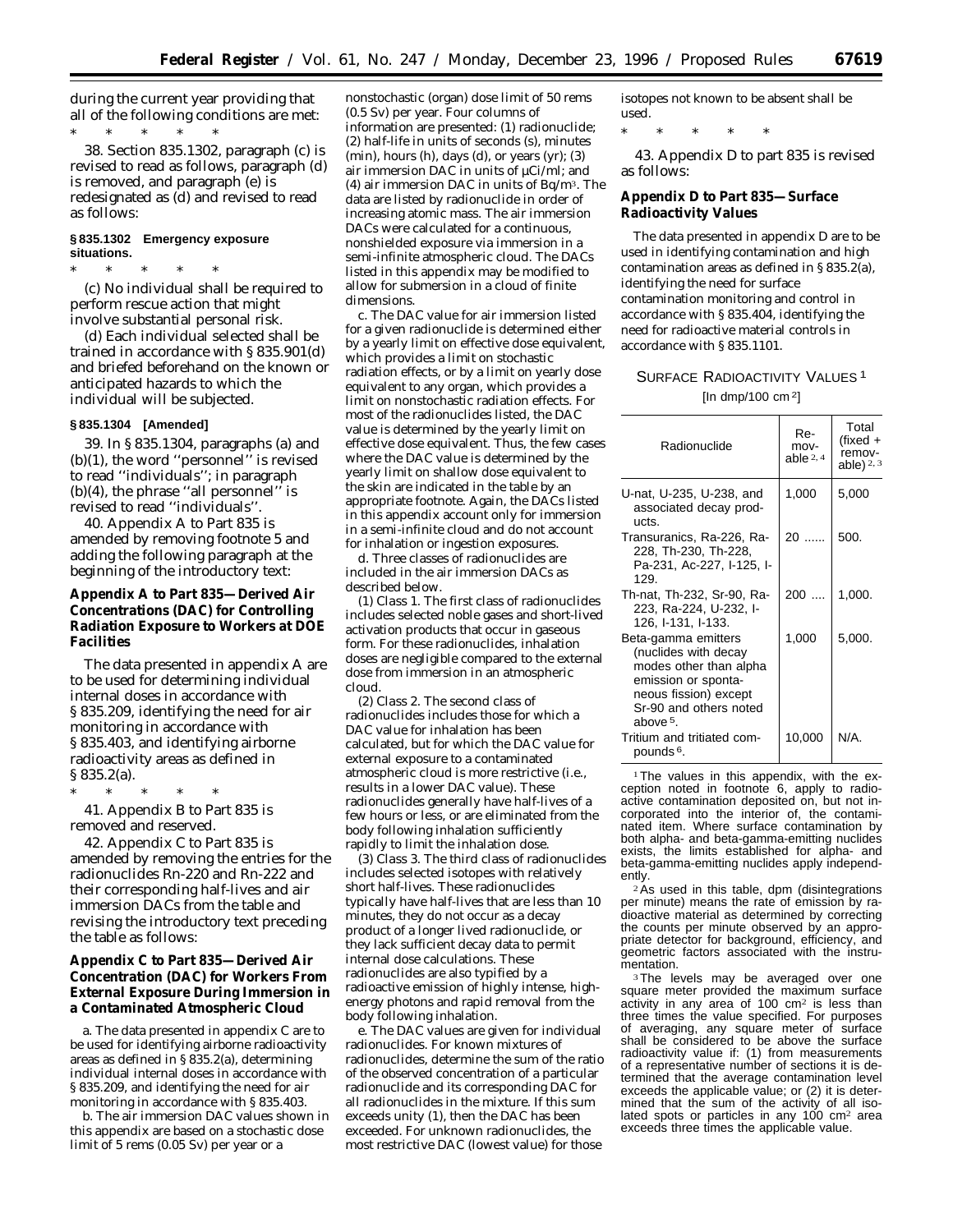4The amount of removable radioactive material per 100 cm2 of surface area should be determined by swiping the area with dry filter or soft absorbent paper, applying moderate pressure, and then assessing the amount of radioactive material on the swipe with an appropriate instrument of known efficiency. (Note—The use of dry material may not be appropriate for tritium.) When removable contamination on objects of surface area less than 100 cm2 is determined, the activity per unit area shall be based on the actual area and the entire surface shall be wiped. It is not necessary to use swiping techniques to measure removable contamination levels if direct scan surveys indicate that the total residual surface contamination levels are within the limits for removable contamination. <sup>5</sup>This category of radionuclides includes

mixed fission products, including the Sr-90 which is present in them. It does not apply to Sr-90 which has been separated from the other fission products or mixtures where the Sr-90 has been enriched.

<sup>6</sup>Tritium contamination may diffuse into the volume or matrix of materials. Evaluation of surface contamination shall consider the extent to which such contamination may migrate to the surface in order to ensure the surface radioactivity value provided in this appendix is not exceeded. Once this contamination migrates to the surface, it may be removable, not fixed, therefore a ''Total'' value does not apply.

44. Appendix E to Part 835 is added as follows:

**Appendix E to part 835—Values for Establishing Sealed Radioactive Source Accountability and Radioactive Material Posting and Labeling Requirements**

The data presented in appendix E are to be used for identifying accountable sealed radioactive sources and radioactive material areas as those terms are defined in § 835.2(a) and establishing the need for radioactive material labeling in accordance with §§ 835.605 and 835.606.

**Note:** The data in this table are listed in order of increasing atomic weight.

**Less than 300** µ**Ci (10 MBq)**

| $H-3$    |
|----------|
|          |
| $Be-7$   |
|          |
| $C-14$   |
|          |
| $S-35$   |
|          |
| $Ca-41$  |
|          |
| Ca-45    |
|          |
|          |
| $V-49$   |
|          |
| Mn-53    |
|          |
| Fe-55    |
|          |
| Ni-59    |
|          |
| Ni-63    |
|          |
| As- $73$ |
|          |
| Se-79    |
|          |
|          |
| $Rh-87$  |
|          |
| Tc-99    |
|          |
| Pd-107   |
|          |
| $Cd-113$ |
|          |
| $In-115$ |
|          |
| Te-123   |
|          |
| $Cs-135$ |
|          |
| $Ce-141$ |
|          |
|          |
| Gd-152   |
|          |
| $Tb-157$ |
|          |
| Tm-171   |
|          |

Ta-180

| W-181                          | Rb-83                             |
|--------------------------------|-----------------------------------|
| W-185                          | Y-88                              |
| W-188                          | Zr-88<br>Zr-93                    |
| Re-187<br>Tl-204               | Nb-94                             |
|                                | Mo-93                             |
| Less than $30 \mu Ci$ (1 MBq)  | $Tc-95m$                          |
| $Cl-36$                        | Tc-97                             |
| K-40                           | Tc-98                             |
| Fe-59                          | Ru-106                            |
| Co-57<br>$Se-75$               | Rh-101<br>Rh-102                  |
| Rb-84                          | Rh-102m                           |
| $Sr-85$                        | Ag-108m                           |
| Sr-89                          | Ag-110m                           |
| Y-91                           | Cd-109                            |
| Zr-95                          | Sn-126                            |
| Nb-93m                         | Sb-124<br>$Sb-125$                |
| Nb-95<br>Tc-97m                | Te-121m                           |
| Ru-103                         | $I-129$                           |
| Ag-105                         | $Cs-134$                          |
| In-114m                        | Cs-137                            |
| Sn-113                         | Ba-133                            |
| Sn-119m                        | $Ce-144$                          |
| $Sn-121m$                      | Pm-144<br>Pm-146                  |
| Sn-123                         | Pm-148m                           |
| Te-123m<br>Te-125m             | Eu-148                            |
| Te-127m                        | Eu-150                            |
| Te-129m                        | Eu-152                            |
| $I-125$                        | Eu-154                            |
| La-137                         | Gd-146                            |
| $Ce-139$                       | Tb-158<br>Tb-160                  |
| Pm-143                         | Ho-166m                           |
| Pm-145                         | Lu-176                            |
| Pm-147<br>Sm-145               | Lu-177m                           |
| Sm-151                         | Hf-172                            |
| Eu-149                         | Ta-182                            |
| Eu-155                         | Re-184m                           |
| $Gd-151$                       | Os-185                            |
| Gd-153                         | Os-194<br>Ir-192m                 |
| Dy-159                         | Ir-194m                           |
| Tm-170                         | Hg-194                            |
| Yb-169<br>Lu-173               | Pb-202                            |
| Lu-174                         | Bi-207                            |
| Lu-174m                        | Bi-210m                           |
| Hf-175                         | Cm-241                            |
| Hf-181                         | Less than $0.3 \mu Ci$ (10 kBq)   |
| Ta-179                         | $Sr-90$                           |
| Re-184                         | $Cd-113m$                         |
| Re-186m                        | La-138                            |
| $Ir-192$<br>Pt-193             | Hf-178m                           |
| Au-195                         | Hf-182                            |
| Hg-203                         | $Po-210$<br>Ra-226                |
| Pb-205                         | Ra-228                            |
| Np-235                         | Pu-241                            |
| Pu-237                         | Bk-249                            |
| Less than $3 \mu Ci$ (100 kBq) | $Es-254$                          |
| <b>Be-10</b>                   | Less than 0.03 µCi (1 kBq)        |
| Na-22                          |                                   |
| Al-26                          | Sm-146<br>$Sm-147$                |
| Si-32                          | Pb-210                            |
| Sc-46                          | Np-236                            |
| Ti-44                          | Cm-242                            |
| Mn-54                          | $Cf-248$                          |
| <b>Fe-60</b>                   | Fm-257                            |
| Co-56<br>Co-58                 | Md-258                            |
| Co-60                          | Less than $0.003 \mu Ci$ (100 Bq) |
| Zn-65                          | Gd-148                            |
| Ge-68                          | Th-228                            |
|                                |                                   |